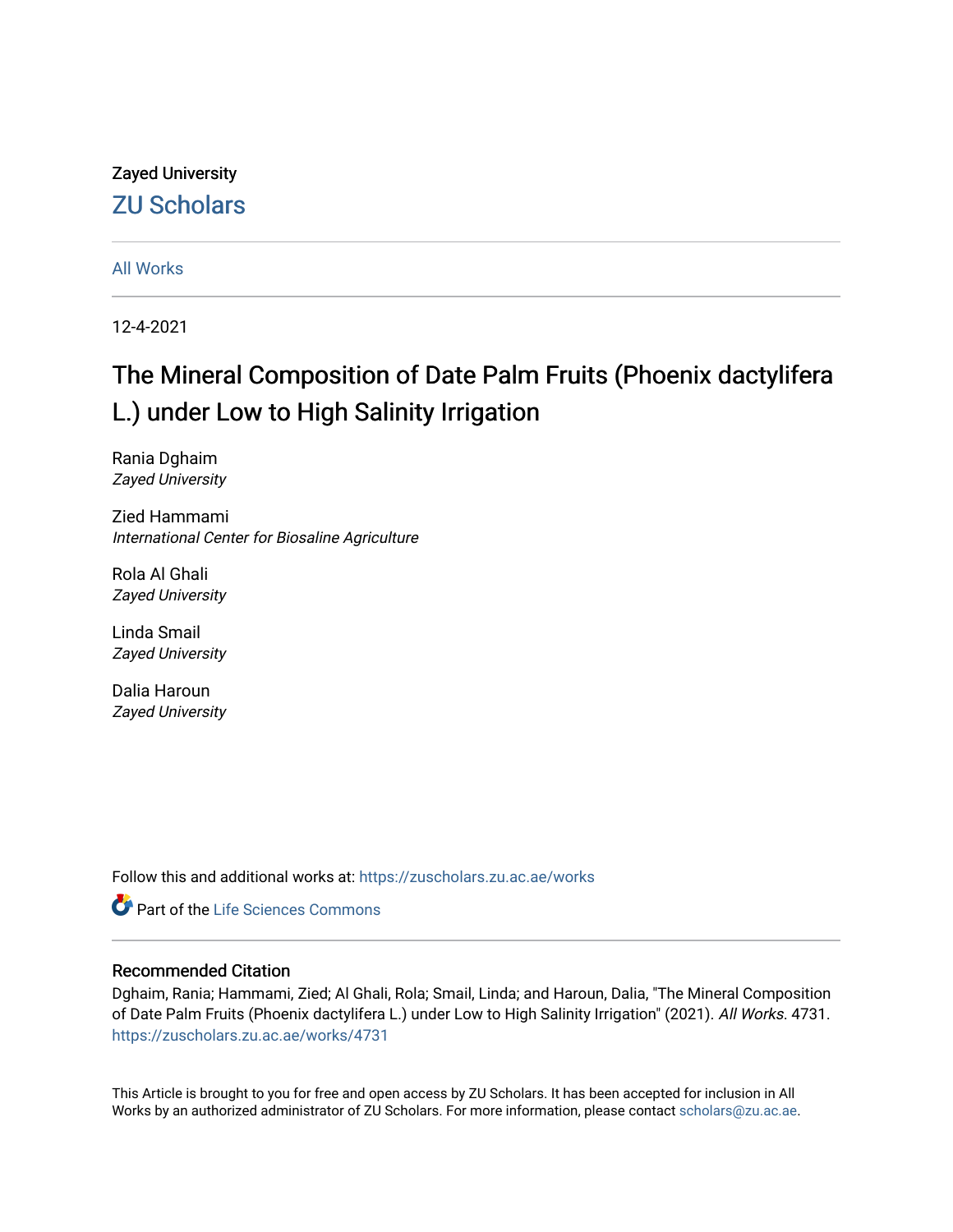



# *Article* **The Mineral Composition of Date Palm Fruits (***Phoenix dactylifera* **L.) under Low to High Salinity Irrigation**

**Rania Dghaim 1,\* [,](https://orcid.org/0000-0003-2231-0977) Zied Hammami <sup>2</sup> [,](https://orcid.org/0000-0002-5382-1721) Rola Al Ghali <sup>1</sup> , Linda Smail [3](https://orcid.org/0000-0001-9388-1334) and Dalia Haroun <sup>1</sup>**

- <sup>1</sup> Department of Health Sciences, College of Natural and Health Sciences, Zayed University,
- Dubai P.O. Box 19282, United Arab Emirates; rolaghali@gmail.com (R.A.G.); Dalia.Haroun@zu.ac.ae (D.H.) <sup>2</sup> Crop Diversification and Genetics Section, International Center for Biosaline Agriculture (ICBA),
- Dubai P.O. Box 14660, United Arab Emirates; z.Hammami@biosaline.org.ae <sup>3</sup> Department of Mathematics and Statistics, College of Natural and Health Sciences, Zayed University,
- Dubai P.O. Box 19282, United Arab Emirates; Linda.Smail@zu.ac.ae
- **\*** Correspondence: rania.dghaim@zu.ac.ae

**Abstract:** Adaptability to salinity varies between different varieties of date palm trees. This research aims to explore the long-term impact of different salinity irrigation levels on the mineral content of 13 date palm varieties grown in the United Arab Emirates (UAE). Date varieties were grown using three irrigation water salinity levels of 5, 10 and 15 dS m<sup>-1</sup>. The mineral composition (B, Ca, Cu, Fe, K, Mg, Na, P and Zn) of date palm fruits was determined using Inductively Coupled Plasma-Optical Emission Spectrometry (ICP-OES). High salinity levels showed no effect on the mineral content of Ajwat AlMadinah, Naghal, Barhi, Shagri, Abu Maan, Jabri, Sukkari and Rothan varieties. All date varieties remained good sources of dietary potassium, magnesium, manganese and boron even at high salinity levels. Increased salinity had no effect on the percent Daily Value (%DV) categories of most of the analyzed minerals. While no genotypes showed a general adaptation to different saline environments, Barhi, Ajwat Al Madinah, Khinizi, Maktoumi and Shagri varieties were more stable towards salinity variation. In the UAE, the genotype x saline-environment interaction was found to be high which makes it impossible to attribute the variation in mineral content to a single varietal or salinity effect.

**Keywords:** date palm; salinity; mineral; percent Daily Value (% DV); United Arab Emirates (UAE)

# **1. Introduction**

The date palm (*Phoenix dactylifera* L.) is traditionally cultivated in arid regions of the world, including the Arabian Peninsula. It is one of the oldest fruit trees, a key component of the food system, and is recognized as a symbol of prosperity in the Arab world. Accordingly, the date palm is appreciated for its high nutritive, economic as well as social values. The production, use, and processing of dates are continually increasing in all parts of the world. There are over 1500 known date palm varieties, and nearly 250 of those are produced in the Arabian Peninsula. The United Arab Emirates (UAE) has the largest number of date palms of any single country in the world. It has over 40 million date palm trees, with more than 200 cultivars, 68 of which have commercial importance. The UAE ranks among the top five major date producing countries in the world [\[1\]](#page-13-0). The export of dates from the UAE exceeded 275,862.901 tons in 2016 [\[2\]](#page-13-1). The UAE is also among the countries with the highest consumption of dates. Tamar and Rutab are the most consumed dates in the UAE. The average daily consumption per capita ranges between 8 and 10 dates  $(72-114.3 \text{ g})$  [\[3,](#page-13-2)[4\]](#page-13-3).

The physical scarcity of water and salinity represent a serious concern for food production in the Middle East and North African (MENA) region. The date palm is known to tolerate several biotic and abiotic stresses and is known to be the most salt-tolerant of all halophyte crops. The palm tree has a minimal water demand, and tolerates harsh weather



**Citation:** Dghaim, R.; Hammami, Z.; Al Ghali, R.; Smail, L.; Haroun, D. The Mineral Composition of Date Palm Fruits (*Phoenix dactylifera* L.) under Low to High Salinity Irrigation. *Molecules* **2021**, *26*, 7361. [https://](https://doi.org/10.3390/molecules26237361) [doi.org/10.3390/molecules26237361](https://doi.org/10.3390/molecules26237361)

Academic Editors: Banu Bayram and Tuba Esatbeyoglu

Received: 21 November 2021 Accepted: 2 December 2021 Published: 4 December 2021

**Publisher's Note:** MDPI stays neutral with regard to jurisdictional claims in published maps and institutional affiliations.



**Copyright:** © 2021 by the authors. Licensee MDPI, Basel, Switzerland. This article is an open access article distributed under the terms and conditions of the Creative Commons Attribution (CC BY) license (https:/[/](https://creativecommons.org/licenses/by/4.0/) [creativecommons.org/licenses/by/](https://creativecommons.org/licenses/by/4.0/) 4.0/).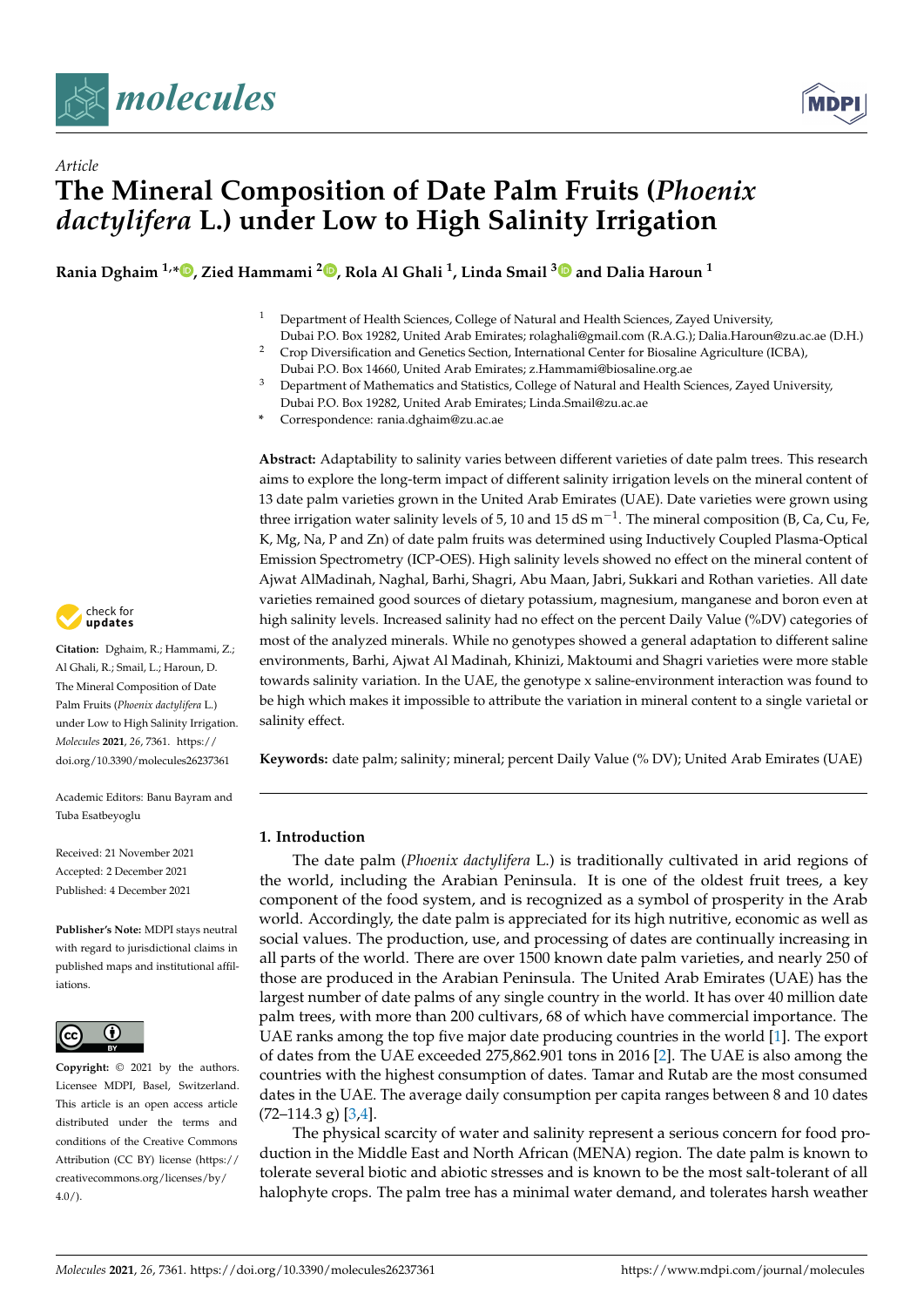and high salinity [\[5](#page-13-4)[,6\]](#page-13-5). Nevertheless, due to the large number of date palm trees grown in the UAE, a large amount of water is used for irrigation. For example, the irrigation of date palms currently accounts for about one-third of all groundwater used in the UAE [\[7\]](#page-13-6). Moreover, the salinization of both surface and groundwater systems has been exacerbated by high evapotranspiration rates. The salinity is further exacerbated by the noticeable effects of climate change on increasing temperatures and declining rainfall [\[8\]](#page-13-7). Date palm growth and production are adversely affected by increasing soil and water salinities.

Soil salinity poses a serious threat to agricultural productivity and food security worldwide. More than 6% of the total land area is affected by salt, which pertains to more than 800 million hectares of arable land [\[9\]](#page-13-8). Soil salinity is more pronounced in arid and semi-arid lands, which face other agricultural impediments such as water shortage and land degradation [\[10\]](#page-13-9). This is particularly true for the UAE. The UAE is facing multiple challenges in managing water resources. These include the scarcity of freshwater resources, a saltwater intrusion of aquifers, and overexploitation of groundwater resources. The concern over water scarcity and its impact on the environment and agriculture has prompted researchers to explore other water source alternatives, including saline (brackish) water for irrigation. Therefore, to exploit saline water and/or salt-affected land, it is critical to identify appropriate crops of plant species and varieties that have a good range of salt tolerance. Plants that adapt to saline soils and attain normal growth and development are known as halophytes [\[11\]](#page-13-10).

Adaptability to salinity in plants is a complex process that varies among plant species, cultivars of the same species, and even among individuals of the same cultivars [\[12\]](#page-13-11). The physiological basis of this tolerance and sensitivity is not fully known. In general, two types of adaptation mechanism to soil salinity are proposed: (1) dilution or exclusion and extrusion, and (2) osmoregulation [\[11\]](#page-13-10).

Salt stress significantly affects and limits crop production and growth. In low– moderate salinity conditions, plants metabolize normally with no symptoms of injury. However, they need more energy to maintain a normal metabolism, causing a reduction in growth and yield. The effect on growth is attributed to osmotic effects, ion toxicity, nutrient uptake imbalance, or combinations of these factors. Additionally, high salinity can cause significant morphological changes in the plant response, such as in the plant height, leaf production, and collar girth of different varieties [\[5,](#page-13-4)[13](#page-14-0)[–15\]](#page-14-1). Date cultivars are classified into two distinct groups based on their growth response to salinity: a salt-sensitive group with a significant reduction in shoot growth, and a salt-tolerant group [\[16\]](#page-14-2).

In 2001–2002, a long-term experiment was launched by the International Center for Biosaline Agriculture (ICBA), Dubai, UAE in collaboration with the UAE Ministry of Environment and Water, to evaluate the salt tolerance of elite date varieties that are common to the UAE and the gulf region. Salt tolerance studies on the date palm have focused on the effect of salinity on growth and yield, with little or no data available on the mineral quality of the date fruits irrigated with highly saline water. Generally, information on the salt tolerance of date palm varieties and assessments of the impact of long-term use of marginal quality irrigation on fruit quality are scarce and limited. A large gap in understanding the impact of salinity on date palms is therefore evident. The main objectives of this research are to explore the effect of high salinity irrigation on the mineral content of the fruit of elite date varieties commonly grown in the UAE, and to identify the salt-tolerant varieties which provide a significant contribution to the percent Daily Values (%DV) of minerals.

#### **2. Results**

#### *2.1. General Mineral Profile*

The nutritional quality of date palms is, in part, associated with their major constituents, including minerals. Dates contain at least 15 essential minerals including phosphorus, potassium, sodium, zinc, manganese, magnesium, copper, and iron [\[17\]](#page-14-3). Minerals are essential supplements for bones, teeth, soft tissues, hemoglobin, muscles and nerve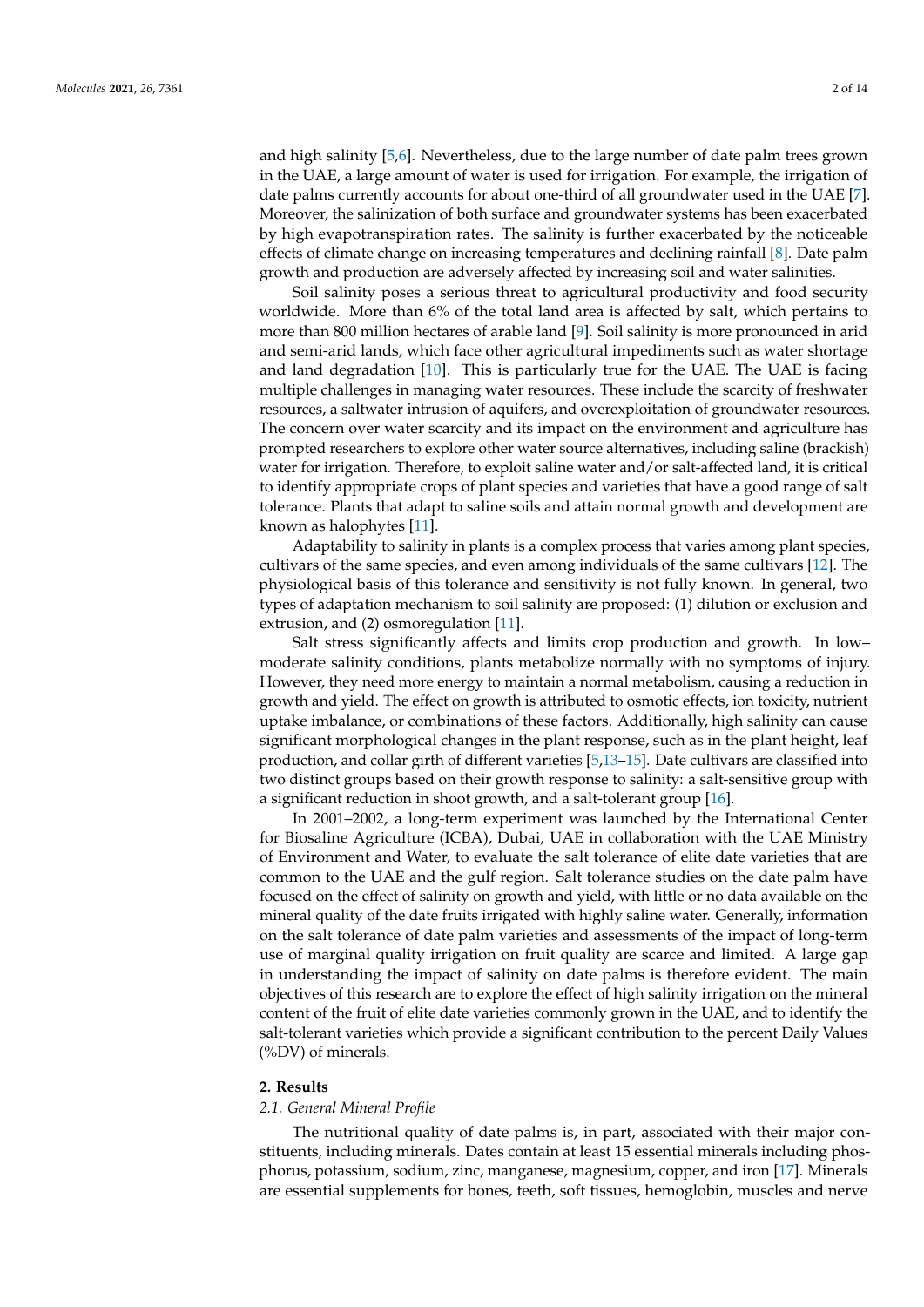cells [\[18\]](#page-14-4). Mineral content varies depending on the cultivar, ripening stage, agronomical practices and environmental conditions [\[17,](#page-14-3)[19\]](#page-14-5). The mineral composition of thirteen varieties of date palm fruits is averaged at three salinity levels, and mean values  $\pm$  SD are summarized in Table [1.](#page-4-0)

The tested varieties contained considerable amounts of minerals (Table [1\)](#page-4-0). In particular, potassium was the highest with concentrations in the range 6306.95–8293.69 mg/kg, followed by phosphorus (611.60–852.03 mg/kg), calcium (571.95–766.00 mg/kg), magnesium (496.55–717.26 mg/kg), sodium (207.29–429.98 mg/kg), boron (6.32–12.84 mg/kg), iron (4.71–10.17 mg/kg), zinc (4.73–5.15 mg/kg), manganese (2.39–5.07mg/kg) and copper  $(1.07-3.59 \text{ mg/kg})$ .

Results of the one-way pooled ANOVA showed a significant difference in the concentration means of all minerals ( $p \leq 0.001$ ) for the different date varieties except for zinc (*p* = 0.05). A post-hoc analysis indicated that boron, copper, iron, potassium, magnesium, manganese, and sodium in the Abu-Maan date were significantly lower than in most other varieties.

# *2.2. Effect of Salinity Stress on the Mineral Composition and Percent Daily Values (%DV)*

The %DV and mg/serving of each mineral in 13 date varieties at different salinities, and the mean mineral composition of date palm fruits cultivated at three salinity levels, 5, 10, and 15 dS  $m^{-1}$ , are presented in Tables [2](#page-4-1) and [3.](#page-5-0)

Potassium (K)

Potassium was prevalent in considerable amounts in all 13 date varieties. The %DV of potassium ranged from 17% to 22%. Only the Nabtat-Saif variety was significantly affected by salinity. There was a significant drop in the potassium concentration from 7981 mg/kg at salinity level 5 dS m<sup>-1</sup> to 6106 mg/kg at 10 dS m<sup>-1</sup>, then a significant increase to  $7308 \text{ mg/kg}$  at 15 dS m<sup>-1</sup>.

Phosphorus (P)

The %DV values of phosphorus ranged from 6% to 9%. Phosphorus levels decreased significantly only in the Khisab variety as the salinity increased from 5 to 10 dS m<sup>-1</sup>.

Calcium (Ca)

The contribution of all 13 date varieties to the calcium daily intake was calculated to be relatively low, with the %DV ranging from 3.77% to 5.06%. There was a significant decrease in calcium levels in the Makhtoumi variety as salinity increased from 10 to 15 dS  $\mathrm{m}^\mathrm{-1}$ , with no significant differences in calcium levels at salinity levels of 5 and 10 dS  $\mathrm{m}^{-1}.$ 

Magnesium (Mg)

Palm dates had considerable amounts of magnesium in all 13 varieties (%DV, 10% to 14.5%) and none of the varieties showed a significant variation in the magnesium content with increasing salinity levels.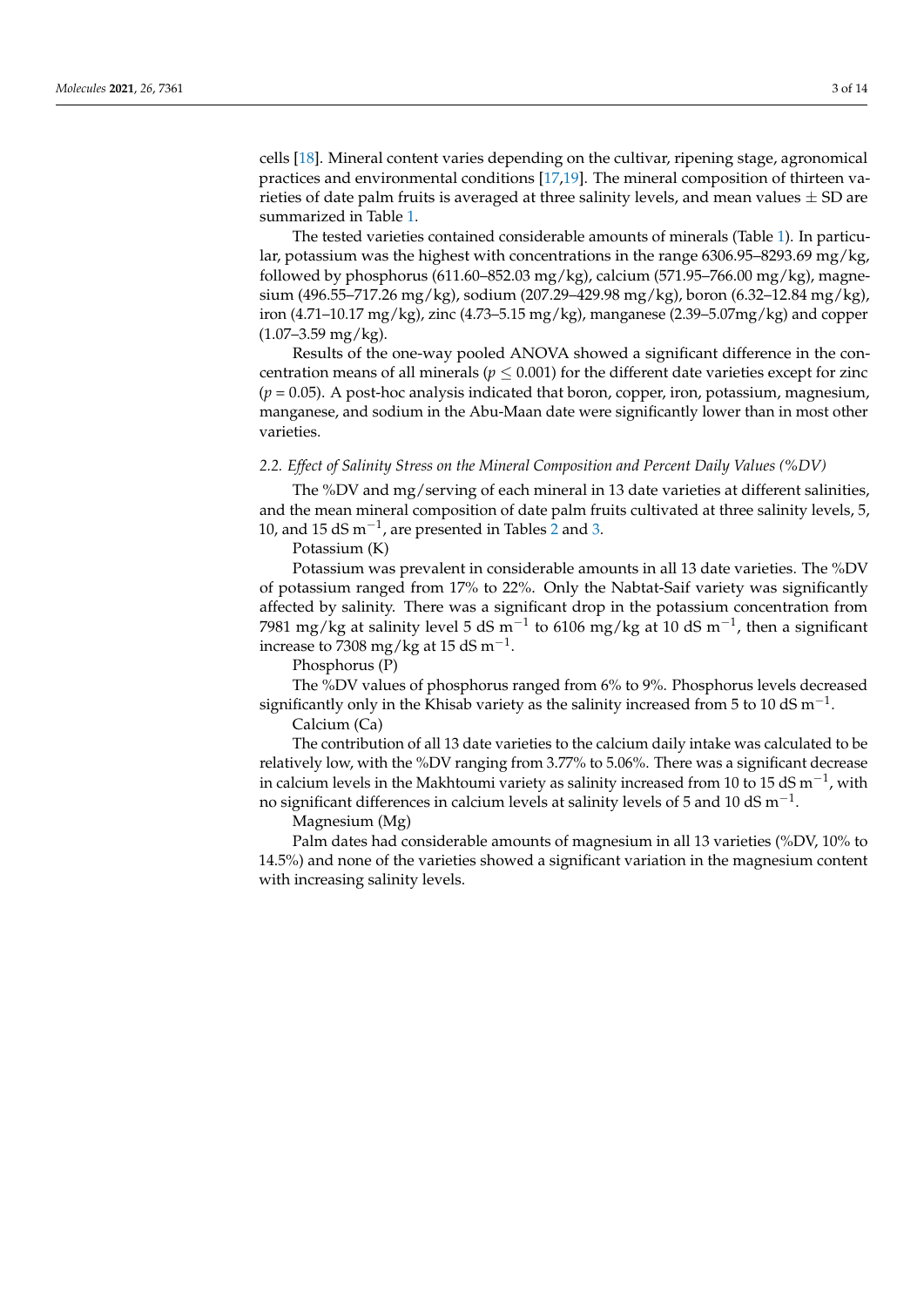| Date Type (Origin)    | Boron<br>mg/kg   | Calcium<br>mg/kg    | Copper<br>mg/kg | Iron<br>mg/kg    | Potassium<br>mg/kg    | Magnesium<br>mg/kg  | Manganese<br>mg/kg | Sodium<br>mg/kg     | Phosphorus<br>mg/kg | Zinc<br>mg/kg   |
|-----------------------|------------------|---------------------|-----------------|------------------|-----------------------|---------------------|--------------------|---------------------|---------------------|-----------------|
| Ajwat AlMadinah (KSA) | $12.08 \pm 2.19$ | $766.00 \pm 164.27$ | $2.66 \pm 1.47$ | $10.08 \pm 3.23$ | $8293.69 \pm 1072.52$ | $674.63 \pm 70.31$  | $3.67 \pm 1.08$    | $330.91 \pm 115.92$ | $836.65 \pm 107.07$ | $5.02 \pm 0.37$ |
| Naghal (UAE)          | $12.84 \pm 3.22$ | $745.57 \pm 162.43$ | $3.28 \pm 1.17$ | $10.17 \pm 2.61$ | $8049.67 \pm 947.30$  | $709.16 \pm 124.26$ | $5.07 \pm 1.27$    | $429.98 \pm 169.45$ | $784.51 \pm 131.33$ | $5.14 \pm 0.48$ |
| Khnizi (UAE)          | $10.22 \pm 3.21$ | $571.95 \pm 140.64$ | $2.04 \pm 1.44$ | $9.60 \pm 2.65$  | $7470.83 \pm 689.52$  | $547.40 \pm 93.34$  | $3.50 \pm 1.39$    | $296.17 \pm 122.06$ | $706.56 \pm 125.49$ | $4.83 \pm 0.39$ |
| Barhi (Iraq)          | $11.50 \pm 3.02$ | $692.34 \pm 139.36$ | $2.85 \pm 1.23$ | $9.25 \pm 1.40$  | $7545.97 \pm 966.20$  | $686.89 \pm 110.67$ | $4.31 \pm 1.35$    | $407.81 \pm 73.49$  | $765.41 \pm 110.13$ | $4.98 \pm 0.42$ |
| Makhtoumi (KSA)       | $11.71 \pm 3.13$ | $675.06 \pm 90.27$  | $2.71 \pm 1.31$ | $8.31 \pm 2.96$  | $7052.90 \pm 885.27$  | $617.55 \pm 109.06$ | $3.78 \pm 1.59$    | $352.56 \pm 118.44$ | $725.36 \pm 127.75$ | $4.90 \pm 0.30$ |
| Farad (UAE)           | $11.23 \pm 5.62$ | $736.45 \pm 218.20$ | $1.07 \pm 0.94$ | $7.50 \pm 6.08$  | $7426.46 \pm 1241.74$ | $593.33 \pm 179.85$ | $4.11 \pm 1.78$    | $340.04 \pm 107.18$ | $611.60 \pm 96.66$  | $5.07 \pm 0.38$ |
| Khisab (UAE)          | $11.48 \pm 2.09$ | $704.55 \pm 114.16$ | $2.10 \pm 1.15$ | $6.17 \pm 3.11$  | $7106.56 \pm 859.63$  | $632.70 \pm 146.38$ | $3.69 \pm 1.23$    | $427.47 \pm 91.03$  | $694.27 \pm 146.64$ | $4.85 \pm 0.45$ |
| Nabtat-Saif (KSA)     | $9.07 \pm 2.23$  | $734.64 \pm 137.47$ | $1.88 \pm 0.34$ | $4.92 \pm 2.43$  | $7131.74 \pm 1011.44$ | $717.26 \pm 84.26$  | $2.88 \pm 1.12$    | $362.83 \pm 107.62$ | $852.03 \pm 84.75$  | $5.03 \pm 0.41$ |
| Shagri (KSA)          | $9.89 \pm 4.12$  | $662.20 \pm 146.89$ | $2.47 \pm 1.10$ | $7.08 \pm 2.01$  | $7756.75 \pm 854.80$  | $625.65 \pm 62.47$  | $3.50 \pm 1.29$    | $345.00 \pm 92.18$  | $712.42 \pm 131.47$ | $5.15 \pm 0.37$ |
| Abu-Maan (KSA)        | $6.32 \pm 2.06$  | $595.34 \pm 114.75$ | $1.24 \pm 0.72$ | $4.71 \pm 2.89$  | $6306.95 \pm 1116.16$ | $496.55 \pm 65.09$  | $2.39 \pm 1.03$    | $311.13 \pm 82.50$  | $744.15 \pm 133.03$ | $4.96 \pm 0.34$ |
| Jabri (UAE)           | $9.83 \pm 2.28$  | $679.48 \pm 163.58$ | $2.00 \pm 1.00$ | $7.97 \pm 0.43$  | $8187.88 \pm 991.21$  | $587.77 \pm 66.91$  | $3.34 \pm 0.87$    | $245.44 + 42.56$    | $801.63 \pm 151.29$ | $4.77 \pm 0.31$ |
| Sukkari (KSA)         | $10.88 \pm 2.39$ | $581.47 \pm 130.79$ | $3.06 \pm 0.84$ | $9.09 \pm 2.99$  | $7064.43 \pm 1456.03$ | $635.54 \pm 104.72$ | $4.54 \pm 1.55$    | $207.29 \pm 57.08$  | $847.53 \pm 110.22$ | $4.73 \pm 0.25$ |
| Rothan (KSA)          | $10.55 \pm 2.62$ | $620.15 \pm 221.21$ | $3.59 \pm 0.93$ | $7.14 \pm 2.33$  | $7591.55 \pm 907.08$  | $580.71 \pm 82.31$  | $3.71 \pm 0.94$    | $230.25 \pm 122.83$ | $803.12 \pm 181.15$ | $4.89 \pm 0.32$ |
| <i>p</i> -Value       | < 0.0001         | 0.001               | < 0.0001        | < 0.0001         | < 0.0001              | < 0.0001            | < 0.0001           | < 0.0001            | 0.001               | 0.05            |

**Table 1.** The mean mineral composition of date palm fruits grown under different salinity conditions.

**Table 2.** The mean concentration of minerals in each date palm variety at three salinity levels.

<span id="page-4-1"></span><span id="page-4-0"></span>

| Date Type | Salinity | B<br>mg/kg       | Ca<br>mg/kg      | Cu<br>mg/kg           | Fe<br>mg/kg | $\mathbf{r}$<br>ĸ<br>mg/kg | Mg<br>mg/kg | Mn<br>mg/kg           | Na<br>mg/kg | D<br>mg/kg           | Zn<br>mg/kg |
|-----------|----------|------------------|------------------|-----------------------|-------------|----------------------------|-------------|-----------------------|-------------|----------------------|-------------|
|           |          | 11.1             | 835              | 3.5                   | 11.7        | 8184                       | 678         | 3.7                   | 339         | 799                  | 5.1         |
| Ajwat     |          | 12.3             | 652              | 2.2                   | 8.3         | 8518                       | 653         | 3.1                   | 234         | 835                  | 5.1         |
| AlMadinah |          | 12.9             | 820              | 2.3                   | 12.9        | 8179                       | 693         | 4.2                   | 381         | 870                  | 4.9         |
|           |          | 9.5              | 831              | 3.6                   | 9.1         | 7959                       | 726         | 4.7                   | 419         | 874                  | 5.2         |
| Naghal    |          | 13.8             | 693              | 3.5                   | 11.0        | 7780                       | 745         | 5.5                   | 532         | 739                  | 5.1         |
|           |          | 14.4             | 728              | 2.9                   | 9.8         | 8409                       | 656         | 5.0                   | 345         | 719                  | 5.1         |
|           |          | 7.7              | 513              | $3.58$ <sup>a,b</sup> | 10.1        | 7377                       | 568         | $4.79$ <sup>a,b</sup> | 301         | 723                  | 4.7         |
| Khnizi    |          | 10.7             | 543              | 1.30                  | 9.1         | 7827                       | 527         | 2.96                  | 319         | 772                  | 4.8         |
|           |          | 11.8             | 655              | 0.93                  | 9.6         | 7327                       | 541         | 2.68                  | 272         | 636                  | 5.0         |
|           |          | 12.7             | 712              | 3.78                  | 9.04        | 6882                       | 752         | 4.99                  | 400         | 744                  | 5.13        |
| Barhi     |          | 10.8             | 701              | 2.88                  | 8.68        | 7753                       | 661         | 4.33                  | 459         | 806                  | 5.09        |
|           |          | 11.04            | 664              | 2.04                  | 9.89        | 8003                       | 648         | 3.73                  | 372         | 746                  | 4.71        |
|           |          | 13.6             | 707              | 4.2 <sup>a,b</sup>    | 10.7        | 7732                       | 685         | 4.75                  | 442         | 759                  | 4.85        |
| Makhtoumi |          | 11.6             | 712 <sup>c</sup> | 1.5 <sup>c</sup>      | 8.6         | 6806                       | 549         | 2.93                  | 320         | 705                  | 4.96        |
|           |          | 10.1             | 600              | 2.4                   | 6.7         | 6662                       | 630         | 3.79                  | 317         | 714                  | 4.88        |
|           |          | 5.9 <sup>b</sup> | 842              | 0.4                   | 7.7         | 6696                       | 495         | $3.1^{a,b}$           | 241         | 510                  | 4.7         |
| Farad     |          | 10.4             | 695              | $1.5\,$               | 4.2         | 6489                       | 680         | $1.8\,$               | 337         | 758                  | 5.4         |
|           |          | 17               | 680              | 1.2                   | 8.5         | 8226                       | 630         | 5.6                   | 407         | 597                  | 5.2         |
|           |          | 11.3             | 719              | 2.8                   | 8.9         | 7869                       | 675         | 4.3                   | 501         | $866$ <sup>a,b</sup> | 5.4         |
| Khisab    |          | 11.4             | 628              | 1.05                  | 5.2         | 7057                       | 692         | 3.3                   | 424         | 653                  | 4.7         |
|           |          | 11.7             | 766              | n.d.                  | 4.5         | 6393                       | 531         | 3.5                   | 358         | 564                  | 4.6         |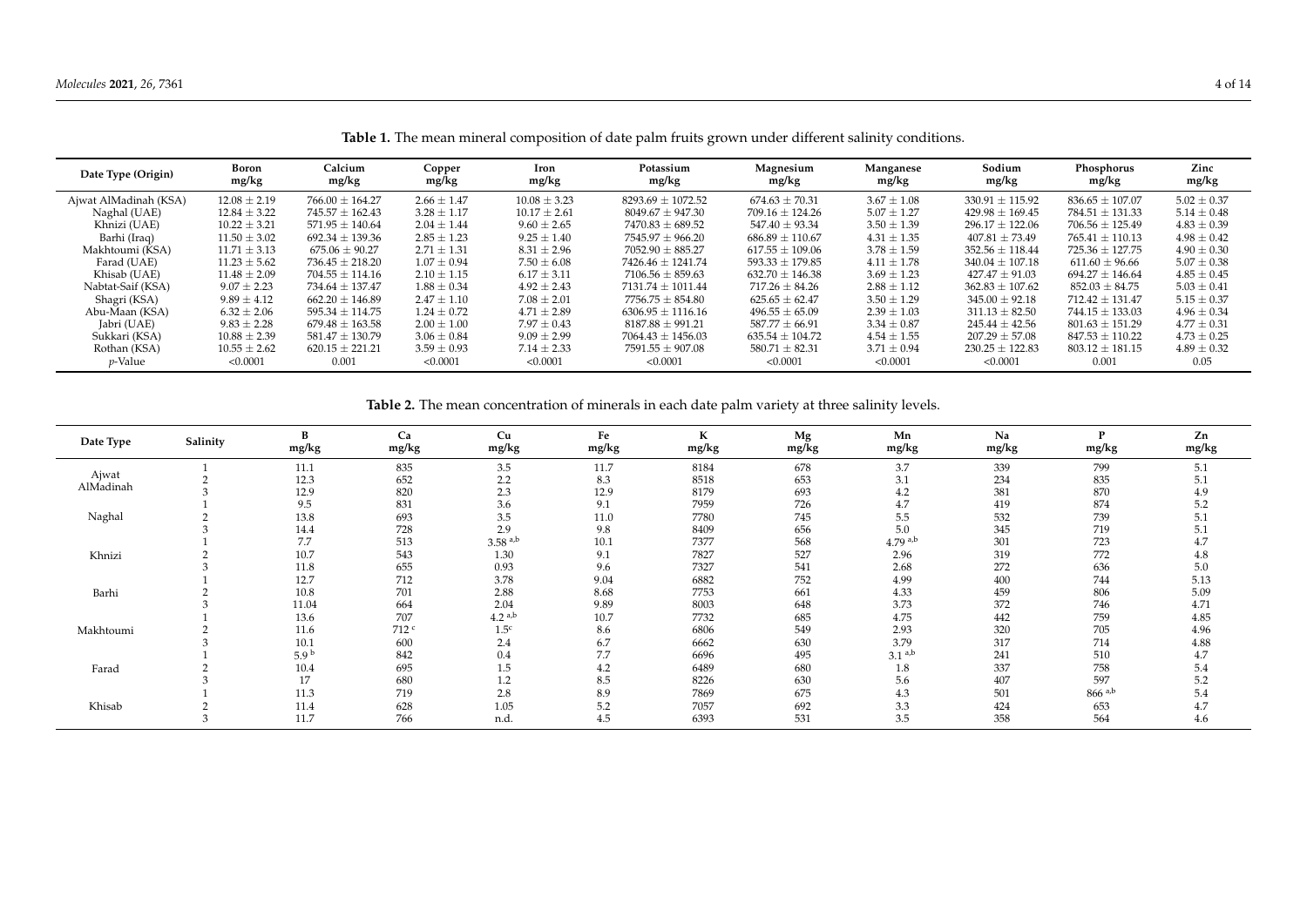|             |          |              |            |            |            | <b>Iddie 2.</b> Com. |            |            |            |            |            |
|-------------|----------|--------------|------------|------------|------------|----------------------|------------|------------|------------|------------|------------|
|             |          | 9.9          | 797        | 2.2        | 6.5        | 7981 a,b             | 731        | 3.7        | 354        | 810        | 5.3        |
| Nabtat-Saif |          | 10.0         | 810        | 1.8        | 4.1        | 6106 <sup>c</sup>    | 685        | 3.0        | 286        | 860        | 5.4        |
|             |          | 7.3          | 597        | 1.7        | 4.2        | 7308                 | 735        | 1.9        | 449        | 886        | 4.7        |
|             |          | 8.8          | 673        | 2.1        | 6.8        | 7963                 | 601        | 3.4        | 376        | 774        | 5.3        |
| Shagri      |          | 9.5          | 641        | 2.6        | 7.1        | 7435                 | 652        | 3.3        | 341        | 675        | 4.9        |
|             |          | 14.2         | 683        | 3.1        | 7.6        | 8095                 | 614        | 4.3        | 265        | 697        | 5.2        |
|             |          | 6.3          | 666        | 1.55       | 3.8        | 6137                 | 504        | 2.5        | 320        | 762        | 4.8        |
| Abu-Maan    |          | 6.1          | 525        | 1.47       | 4.5        | 6792                 | 476        | 2.2        | 297        | 715        | 5.1        |
|             |          | 6.6          | 594        | 0.69       | 5.8        | 5992                 | 509        | 2.4        | 316        | 755        | 5.0        |
|             |          | B            | Ca         | Cu         | Fe         | К                    | Mg         | Mn         | Na         |            | Zn         |
|             |          |              |            |            |            |                      |            |            |            |            |            |
| Date Type   | Salinity | mg/kg        | mg/kg      | mg/kg      | mg/kg      | mg/kg                | mg/kg      | mg/kg      | mg/kg      | mg/kg      | mg/kg      |
|             |          | 8.2          | 677        | 2.9        | 8.3        | 7397                 | 554        | 3.5        | 232        | 920        | 4.9        |
| Jabri       |          | 11.4         | 653        | 1.8        | 8.0        | 8734                 | 635        | 3.9        | 254        | 687        | 4.7        |
|             |          | 8.8          | 699        | 1.2        | 7.4        | 8432                 | 574        | 2.6        | 250        | 837        | 4.7        |
|             |          | 12.1         | 515        | 3.3        | 8.4        | 6636                 | 639        | 3.8        | 233        | 828        | 4.8        |
| Sukkari     |          | 10.4         | 549        | 3.2        | 8.6        | 7359                 | 649        | 5.1        | 188        | 819        | 4.7        |
|             |          | 10.2         | 679        | 2.7        | 10.2       | 7198                 | 618        | 4.7        | 201        | 906        | 4.7        |
|             |          | 9.3          | 686        | 3.2        | 5.9        | 7454                 | 545        | 3.2        | 177        | 805        | 4.9        |
| Rothan      |          | 11.1<br>11.2 | 571<br>603 | 3.9<br>3.7 | 6.5<br>9.0 | 7245<br>8075         | 586<br>610 | 4.3<br>3.6 | 263<br>251 | 820<br>784 | 4.8<br>4.9 |

Salinity level: 1 = 5 dS m<sup>-1</sup>; 2 = 10 dS m<sup>-1</sup>; 3 = 15 dS m<sup>-1</sup>. <sup>a</sup> Significantly different between salinity different between salinity levels 1 and 3. <sup>c</sup> Significantly different between salinity levels 1 and 3. <sup>c</sup> Si levels 2 and 3. n.d.: Not determined.

|                 | <b>Boron</b> |         |      | Calcium | Copper   |         | Iron |      |          | Potassium | Per Serving/Day | Magnesium | Manganese |         |      | Sodium |         | Phosphorus | Zinc |      |
|-----------------|--------------|---------|------|---------|----------|---------|------|------|----------|-----------|-----------------|-----------|-----------|---------|------|--------|---------|------------|------|------|
| Date Type       | %DV          | mg      | %DV  | mg      | % DV     | mg      | %DV  | mg   | $\%DV$   | mg        | $\%DV$          | mg        | %DV       | mg      | %DV  | mg     | $\%DV$  | mg         | %DV  | mg   |
| Ajwat AlMadinah | 46.84        | 0.33    | 5.06 | 20.68   | 21.30    | 71.90   | 6.55 | 0.27 | 22.00    | 224.00    | 13.60           | 18.20     | 13.07     | 0.10    | 2.00 | 9.00   | 9.00    | 23.00      | 3.90 | 0.14 |
| Naghal          | 49.78        | 0.35    | 4.92 | 20.13   | 26.27    | 88.66   | 6.61 | 0.27 | 21.00    | 217.00    | 14.30           | 19.10     | 18.09     | 0.14    | 2.00 | 12.00  | 8.00    | 21.00      | 3.99 | 0.14 |
| Khnizi          | 39.61        | 0.28    | 3.77 | 15.44   | $16.34*$ | 55.14 * | 6.24 | 0.26 | 20.00    | 202.00    | 11.00           | 14.80     | $12.49*$  | $0.09*$ | 1.00 | 8.00   | 7.00    | 19.00      | 3.76 | 0.13 |
| Barhi           | 44.57        | 0.31    | 4.57 | 18.69   | 22.79    | 76.93   | 6.01 | 0.25 | 20.00    | 204.00    | 13.90           | 18.50     | 15.38     | 0.12    | 2.00 | 11.00  | 8.00    | 21.00      | 3.87 | 0.13 |
| Makhtoumi       | 45.42        | 0.32    | 4.46 | 18.23   | 21.68    | 73.16*  | 5.40 | 0.22 | 19.00    | 190.00    | 12.50           | 16.70     | 13.46     | 0.10    | 2.00 | 10.00  | 7.00    | 20.00      | 3.81 | 0.13 |
| Farad           | 43.53 *      | $0.30*$ | 4.86 | 19.88   | 8.55     | 28.84   | 4.87 | 0.20 | 19.00    | 201.00    | 12.00           | 16.00     | 14.64*    | $0.11*$ | 2.00 | 9.00   | 6.00    | 17.00      | 3.94 | 0.14 |
| Khisab          | 44.50        | 0.31    | 4.65 | 19.02   | 16.80    | 56.70   | 4.01 | 0.17 | 19.00    | 192.00    | 12.80           | 17.10     | 13.15     | 0.10    | 2.00 | 12.00  | $7.00*$ | $19.00*$   | 3.77 | 0.13 |
| Nabtat-Saif     | 35.16        | 0.24    | 4.85 | 19.84   | 15.03    | 50.71   | 3.20 | 0.13 | $19.00*$ | 193.00    | 14.50           | 19.40     | 10.27     | 0.08    | 2.00 | 10.00  | 9.00    | 23.00      | 3.91 | 0.14 |
| Shagri          | 38.35        | 0.27    | 4.37 | 17.88   | 19.78    | 66.76   | 4.60 | 0.19 | 20.00    | 209.00    | 12.60           | 16.90     | 12.49     | 0.09    | 2.00 | 9.00   | 7.00    | 19.00      | 4.00 | 0.14 |
| Abu-Maan        | 24.49        | 0.17    | 3.93 | 16.07   | 9.90     | 33.41   | 3.06 | 0.13 | 17.00    | 170.00    | 10.00           | 13.40     | 8.52      | 0.06    | 1.00 | 8.00   | 8.00    | 20.00      | 3.86 | 0.13 |
| Jabri           | 38.12        | 0.27    | 4.48 | 18.35   | 15.98    | 53.94   | 5.18 | 0.22 | 21.00    | 221.00    | 11.90           | 15.90     | 11.92     | 0.09    | 1.00 | 7.00   | 8.00    | 22.00      | 3.71 | 0.13 |
| Sukkari         | 42.20        | 0.29    | 3.84 | 15.70   | 24.47    | 82.60   | 5.91 | 0.25 | 19.00    | 191.00    | 12.80           | 17.20     | 16.18     | 0.12    | 1.00 | 6.00   | 9.00    | 23.00      | 3.68 | 0.13 |
| Rothan          | 40.91        | 0.28    | 4.09 | 16.74   | 28.75    | 97.04   | 4.64 | 0.19 | 20.00    | 205.00    | 11.70           | 15.70     | 13.24     | 0.10    | 1.00 | 6.00   | 8.00    | 22.00      | 3.80 | 0.13 |

**Table 3.** Percent Daily Values (%DV) and mg/serving of each mineral in date varieties at different salinities.

<span id="page-5-0"></span>\* Significantly different values at salinity levels of 5, 10, and 15 dS m<sup>-1</sup>, respectively. The average is represented in the table. The content in mg/serving/day across salinity levels of 5, 10 and 15 dS m<sup>-1</sup>, respectively: boron in Farhad (0.16, 0.28, 0.46); calcium in Makhtoumi (19.09, 19.22, 16.20); copper in Khnizi (96.66, 35.10, 25.11); copper in Makhtoumi (113.40, 40.50, 64.80); potassium in Nabtat-Saif (215.00, 165.00, 197.00); manganese in Khnizi (0.13, 0.08, 0.07); manganese in Farad (0.08, 0.05, 0.15); phosphorus in Khisab (23.00, 18.00, 15.00). The %DV per serving/day across salinity levels of 5, 10 and 15 dS m<sup>-1</sup>, respectively: boron in Farhad (22.90, 40.30, 65.90); calcium in Makhtoumi (4.67, 4.7, 3.96); copper in Khnizi (28.64, 10.40, 7.44); copper in Makhtoumi (33.60, 12.00, 19.20); potassium in Nabtat-Saif (21.00, 16.00, 19.00); manganese in Khnizi (17.10, 10.60, 9.60); manganese in Farad (11.10, 6.40, 20.00); phosphorus in Khisab (9.00, 7.00, 6.00).

**Table 2.** *Cont.*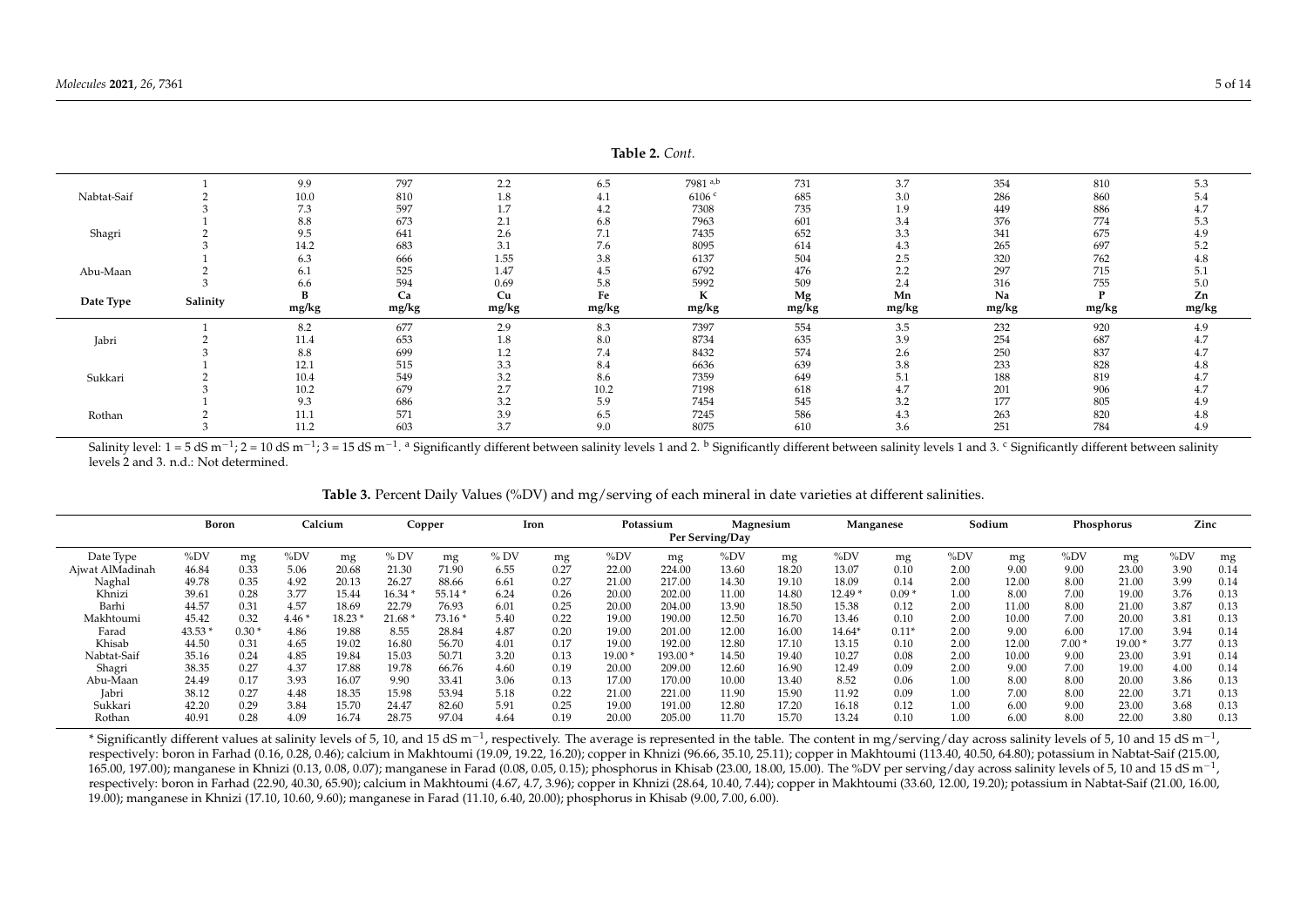Sodium (Na)

Dates are naturally low in sodium. Even after the palm trees were irrigated with salty water, the sodium levels were very low with a %DV contribution of 1%–2%. The level of salinity had no significant effect on the sodium content across all date varieties.

Boron (B)

All 13 date varieties were excellent sources of boron. The %DV ranged from 24.49% to 49.78%. The only significant effect of salinity on boron was observed in the Farad variety, where increased salinity levels from 5 to 15 dS  $\text{m}^{-1}$  significantly increased boron concentrations.

Iron (Fe)

The %DV of iron in dates varied from 3.06% to 6.61%. These levels do not contribute significantly to the daily intake. Salinity was not shown to have a significant effect on the content of iron across all the date varieties.

Zinc (Zn)

All 13 varieties showed low levels of zinc content with %DV contributions from 3.68% to 4%. Zinc was not significantly altered by an increased salinity across all the varieties.

Manganese (Mn)

The %DV ranged from 8.52% to 18.09%. The salinity significantly affected manganese levels in the Khnizi and Farad varieties only. A significant decrease in manganese in the Khnizi (17.1% at 5 dS m $^{-1}$  versus 10.6% at 10 dS m $^{-1}$ ) and Farad (11.1% at 5 dS m $^{-1}$  to 6.4% at 10 dS m<sup>-1</sup>) varieties was found when the salinity was increased from 5 to 10 dS m<sup>-1</sup>. However, at a salinity level of 15 dS m<sup>-1</sup>, the manganese level increased significantly in the Farad variety.

Copper (Cu)

Most of the date varieties were good sources of copper with a %DV ranging between 8.55% and 28.75%. The copper content of two of the 13 varieties (Khnizi and Makhtoumi) were significantly altered by salinity. The concentration of copper in the Khnizi variety decreased significantly with increased salinity levels (%DV of 28.64%, 10.4%, 7.44% at salinity levels 5, 10 and 15 dS m<sup>-1</sup>, respectively). In the Makhtoumi variety, the copper levels were significantly different at the three salinity levels, with the highest value at a salinity of 5 dS m $^{-1}$  (33.06% DV) and the lowest at a salinity level of 10 dS m $^{-1}$  (12% DV).

# *2.3. Grouping of Date Palm Varieties According to Their Fruit Quality under the Different Salinity Levels*

In order to explain the phenotypic expression and adaptations to the different water irrigation salinity experienced, a genotype–environment interaction matrix was generated (Figure [1\)](#page-7-0). The purpose of the matrix is to identify the adaptation of a variety to particular saline environments. Each tested variety's average mineral value was compared with the average value measured for all the varieties in each environment.

The adaptation of a variety i to the environment j (in terms of tolerance to salinity) can be evaluated by the sum of the terms of the variety (Gi) and the IGE [\[20\]](#page-14-6). The genotypes' performance is detected through the interaction matrix by the circles' variation in size and color. A black color corresponds to the case where the interaction between the variety and environment is positive, i.e., this variety's fruit mineral content is above the average of all the genotypes in this environment. However, if the value of the variety's mineral content is lower than the average of all the varieties, a green color is indicated. On the other hand, the circle's diameter is even larger when the interaction is strong, i.e., the genotype is expressed better in this environment.

The interactions' typology suggests that the tested genotypes show a specific adaptation. Subsequently, no genotypes showed a general adaptation to all the saline environments studied (Figure [1\)](#page-7-0). Indeed, with each salinity level, some genotypes can grow and give a good fruit quality compared to all the genotypes.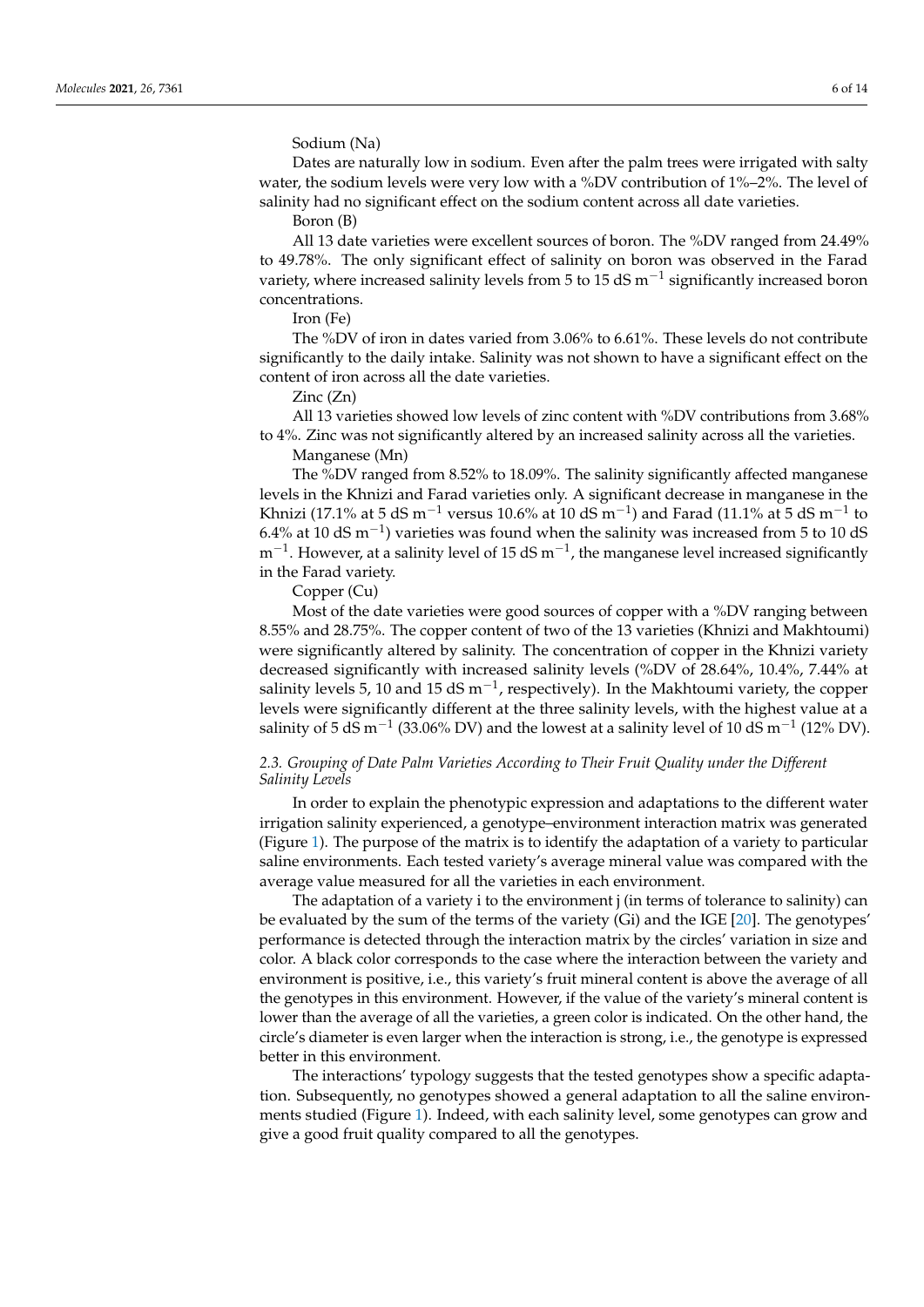

<span id="page-7-0"></span>Figure 1. Genotype x Environment (Salinity) Interaction (GEI) Matrix of the fruit mineral content expression of 13 date palm varieties grown using three irrigation water salinity levels corresponding to electrical conductivities of 5, 10 and 15 dS m−<sup>1</sup> denoted as 1, 2, and 3, respectively.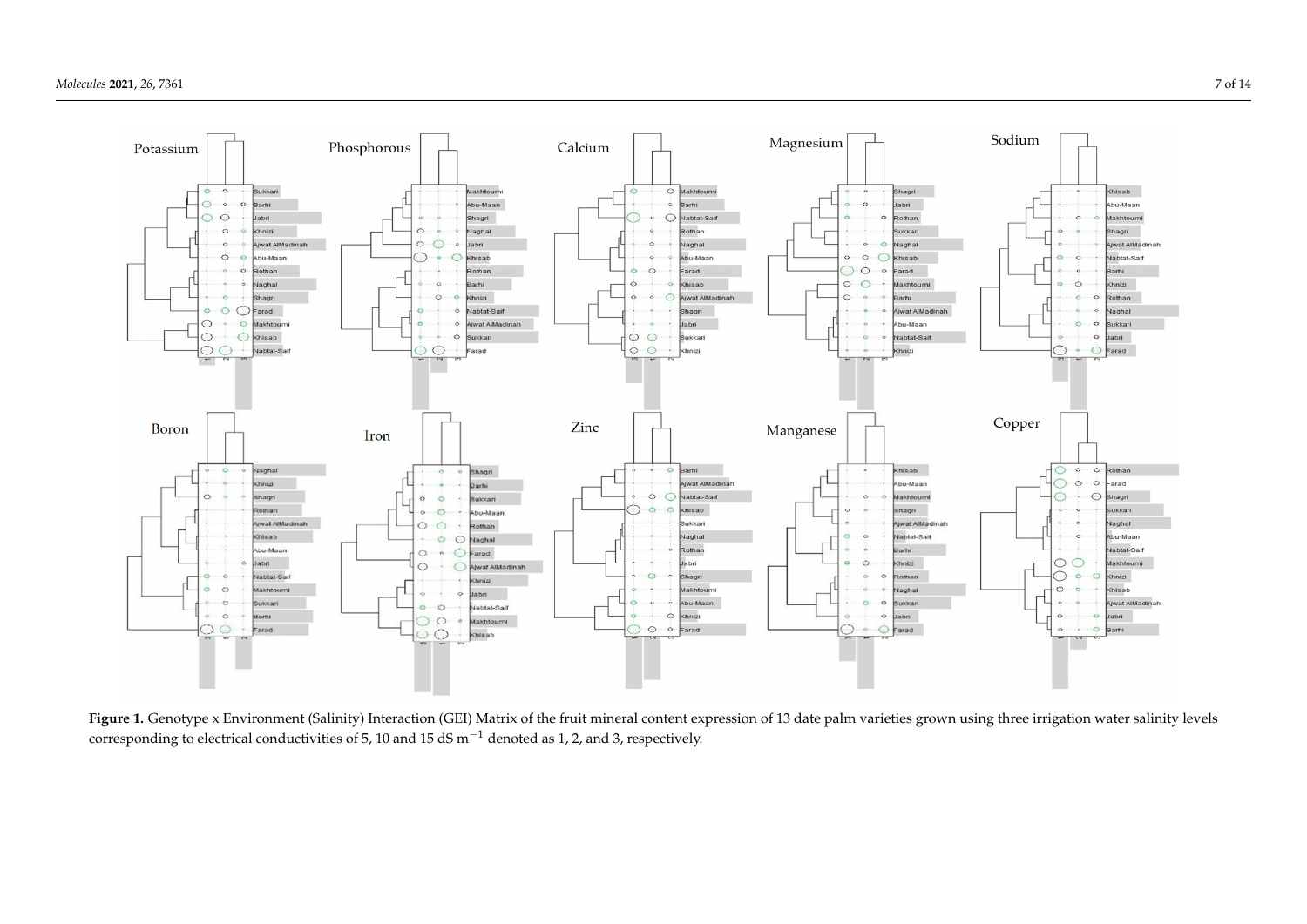#### **3. Discussion**

Dates are an integral component of the Emirati daily meal plan and make a crucial contribution to the population's nutritional intake. Dates are consumed as snacks, or as an ingredient in savory and dessert dishes. Dates are an important source of sugars, mainly the monosaccharides fructose and glucose, and the disaccharide sucrose. Moreover, dates are a rich fiber source, mostly insoluble, with small amounts of protein and fats [\[21\]](#page-14-7). In addition, dates are a rich source of a variety of vitamins and minerals, mostly vitamin B complex, vitamin C, selenium, copper, potassium and magnesium [\[19\]](#page-14-5).

The impact of the irrigation of date palms with saline water on fruit quality, mainly in terms of the mineral content, is a very important indicator for their quality and our understanding of the physiological and biochemical processes involved under saline conditions. The results obtained showed that the mineral content in the varieties evaluated under all salinity levels was within the ranges reported by several other studies [\[22](#page-14-8)[–24\]](#page-14-9). The 13 varieties of date palms exhibited diversity in their fruit mineral content. Significant variations for only a limited number of minerals were observed due to different varietal responses and the effects of salinity.

Overall, significant variations across the varieties were observed for most minerals. However, the impact of salinity was not similar for these varieties. A total of eight of the investigated varieties, mainly Ajwat AlMadinah, Naghal, Barhi, Shagri, Abu-Maan, Jabri, Sukkari, and Rothanwere were not affected by increased salinities up to 15 dS  $\text{m}^{-1}$ .

An increase in the salinity level resulted in slight changes in some minerals, but these were mostly not significant. The concentrations of iron, zinc, magnesium, and sodium remained unchanged in all date varieties as salinity levels increased. On the other hand, salinity stress did influence certain mineral compositions in specific varieties. Significant changes were observed in the boron concentration in the Farad variety, calcium in the Makhtoumi variety, copper in the Khnizi and Makhtoumi varieties, potassium in the Nabtat-Saif variety, manganese in the Khnizi and Farad varieties and phosphorus in the Khisab variety. The plant's response to sodium is one of the critical influences of salinity. Results showed that most varieties have a low sodium concentration even at high salinity levels except for the Sukkari, Naghal and Barhi varieties. This indicates the latter varieties are not capable of excluding sodium.

The fruit mineral composition varies within the same cultivated variety and partly responds to genetic effects. However, the performance may also vary depending on the environment. In addition, the variation in date palm minerals is largely due to the effects of abiotic constraints. As a result, some varieties display a high performance with some salinity levels, and a poor performance in others and the rankings between varieties are sometimes changed. This variability in the response of genotypes to salinity corresponds to the genotype–environment interaction.

The performance of all genotypes is highly variable as detected through the interaction matrix. This is the origin of the genotype x environment interaction (GEI), which is further confirmed by the reversal of classification for most genotypes according to the environment (qualitative interaction). This interaction, which induces a variable performance depending on the environment, is attributed to the differences in sensitivity levels to the irrigation water's salinity vs. the plant's defense mechanism. In arid environments such as in the UAE, the genotype x environment interaction is high; therefore, it is impossible to attribute the variation in mineral content between date palm varieties to the single effect of variety or salinity. Hence, it is important to take into account the adaptive characteristics which produce stable production in variable environments, i.e., large adaptability, or stable genotypic expression in a specific environment, i.e., specific adaptation [\[25](#page-14-10)[,26\]](#page-14-11). The search for the genetic potential of mineral content in produced food must be accompanied at the same time by the search for performance stability and stress tolerance in the presence of a high GEI [\[27–](#page-14-12)[29\]](#page-14-13). Moreover, the analysis of the behavior of genotypes according to the characteristics of the environment has long been a priority research topic.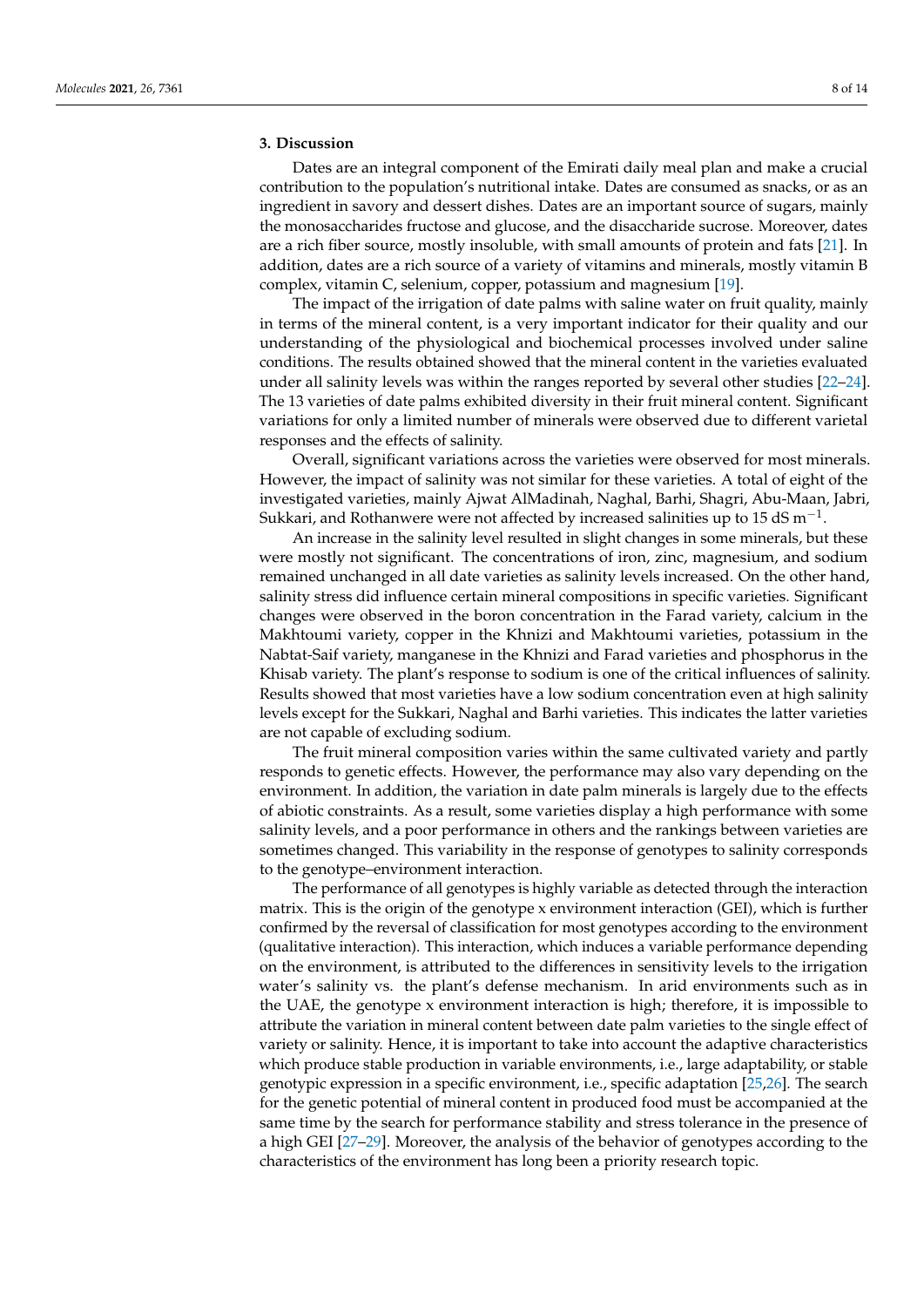The fluctuation in results from the phenotypic expression of tolerance to salinity through a complex set of biochemical and morpho-physiological properties is attributed to multiple mechanisms, including Na<sup>+</sup> exclusion, Na<sup>+</sup> sequestration in vacuoles, K<sup>+</sup> retention, osmotic adjustment, and xylem control. The general sodium and potassium content, according to the three irrigation water salinity levels, are reversed. The average potassium content is higher in a salinity of 15 dS  $m^{-1}$  and the average sodium content is low under the same salinity level and vice versa.

In fact, the tolerant varieties try to limit Na<sup>+</sup> and Cl<sup>−</sup> while maintaining the absorption of nutrients such as  $K^+$ ,  $NO_3^-$ , and  $Ca^{2+}$  [\[15,](#page-14-1)[30\]](#page-14-14). The mineral concentration in the fruits can be maintained under 10 dS  $m^{-1}$  and then it decreases or increases depending on the concentration in the soil root zone and the plant's ability to take up minerals under a specific salt content in the root zone. Several regulatory mechanisms, based on the presence of calcium and potassium, and their role in stress signaling, such as that of  $Ca<sup>2+</sup>$ , have been identified as salt tolerance indicators [\[31\]](#page-14-15). Salinity tolerance was correlated with sodium-calcium or sodium-potassium selectivity based on a simple exchange of ions on the plasma membrane's surface [\[32,](#page-14-16)[33\]](#page-14-17). Therefore, the  $Na^+/K^+$  pump works very well under 10 dS m−<sup>1</sup> . Consequently, the concentration of an element becomes higher as salinity increases to 5 dS m<sup>-1</sup>. However, above 10 dS m<sup>-1</sup>, this tolerance mechanism can no longer work; consequently, the concentration of particular beneficial elements for plants will be reduced. This nutritional stress becomes one of the significant effects of salinity after osmotic stress. Consequently, a specific mineral can increase when salinity increases from 5 to 10 dS m<sup>-1</sup> and this is probably due to a tolerance mechanism such as potassium retention; then the specific mineral decreases when salinity increases to 15 dS m<sup>-1</sup>. This indicates that the salinity tolerance threshold is 10 dS m<sup>-1</sup> for this specific genotype. However, for other varieties, we may observe a decrease as salinity increases from 5 to 10 dS m<sup>-1</sup>, indicating a tolerance threshold of 5 dS m<sup>-1</sup> due to inactivation of the potassium retention mechanism.

This study of the long-term effect of saline water irrigation on date palm fruit quality highlighted the instability of Jabri, Fard, Khisab and Nabtat-Saif varieties in terms of their mineral content. Meanwhile, Maktoumi, Barhi Ajwat Al Madinah, Khinizi and Shagri varieties showed fewer interactive behaviors with the salinity variation, and their mineral content was similar to the general mean. Thus, varietal experimentation and varietal performance analysis is an approach that has been widely used for breeding and selection with noticeable results [\[34\]](#page-14-18). It involves the establishment of trials as the main tool of research. Experiments are based on varietal trials (grouping several genotypes or varieties), multi-local, very general multi-year and multi-treatment trials, to evaluate the performance of different genotypes.

The %DV, among all the date varieties, remained within the same category (low, good or high) despite some observed changes in the %DV with increased salinity. The only changes in %DV categories were observed for copper in the Khnizi and Makhtoumi varieties (high to good), and for managenese in the Farad variety (good to low), as salinity increased from 5 to 10 dS m<sup>-1</sup>. Calcium, iron, sodium, and zinc showed a low %DV. Phosphorus was marginally a good source; magnesium and manganese recorded a good contribution to the dietary intake. Boron, copper, and potassium showed a high %DV across the different date varieties.

#### **4. Materials and Methods**

#### *4.1. Experimental Setting*

A long-term experiment using local and imported date palm varieties was conducted in 2001 at the ICBA experimental station (25  $13''$  N and 55  $17''$  E) known to be one of the harshest environments in the region [\[11\]](#page-13-10). Eighteen local and imported date palm varieties were grown under three treatments differing by the level of salinity in the irrigation water (5, 10, 15 dS m−<sup>1</sup> ) with five repetitions (five trees per treatment). Out of the eighteen varieties, thirteen were the subject of this study (Table [4\)](#page-10-0).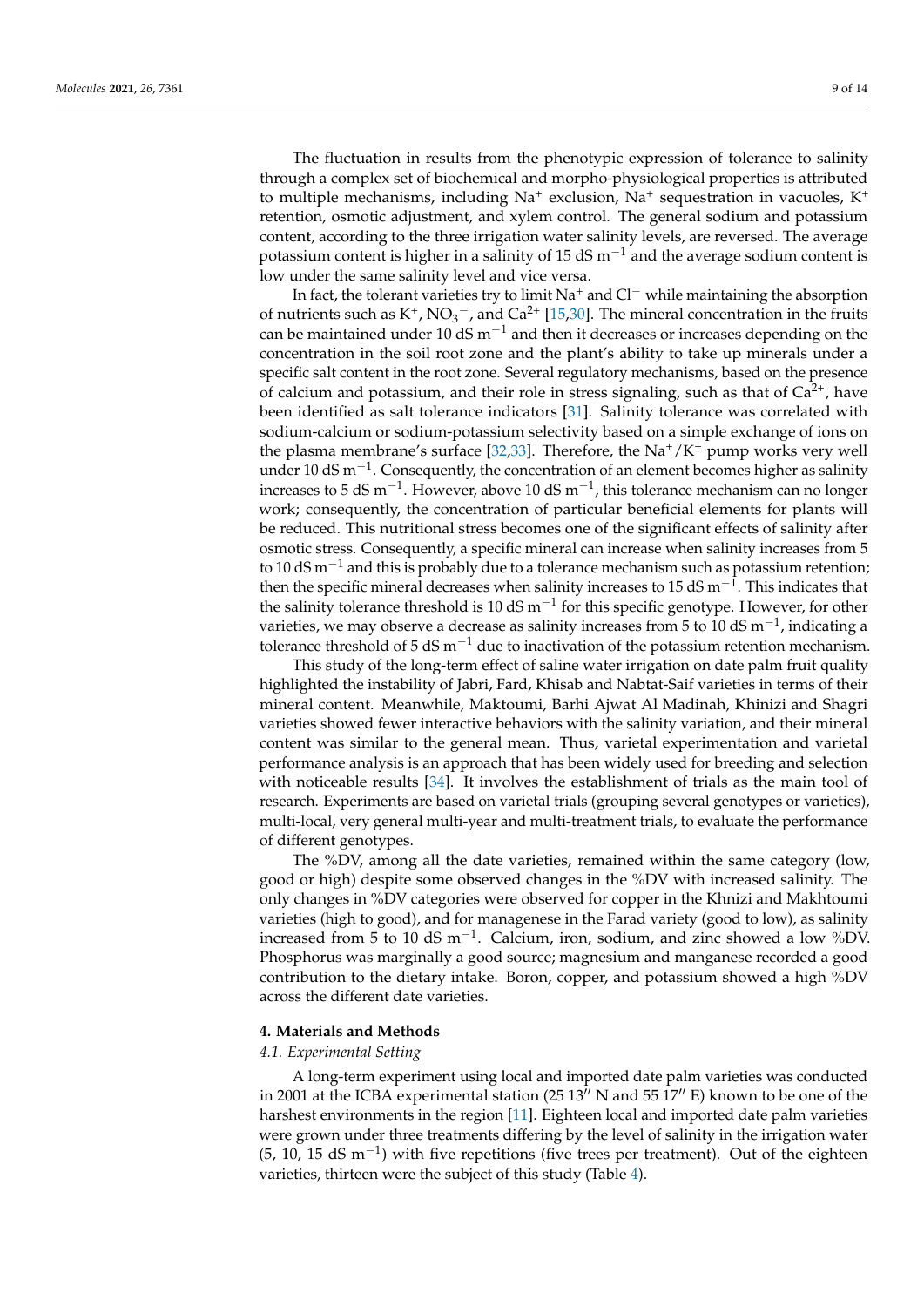| Date Type       | Origin     | Approximate Yield<br>Potential kg/Tree | <b>Maturity Group</b><br>(Early, Mid, Late) | Distribution in the UAE |  |  |
|-----------------|------------|----------------------------------------|---------------------------------------------|-------------------------|--|--|
| Ajwat AlMadinah | <b>KSA</b> | $60 - 70$                              | Mid                                         | Very limited            |  |  |
| Naghal          | UAE        | $40 - 60$                              | Very early                                  | All UAE                 |  |  |
| Khnizi          | <b>UAE</b> | $60 - 70$                              | Mid to late                                 | All UAE                 |  |  |
| Barhi           | Iraq       | 80/120                                 | Mid to late                                 | All UAE                 |  |  |
| Makhtoumi       | <b>KSA</b> | $40 - 60$                              | Mid                                         | In some region          |  |  |
| Farad           | <b>UAE</b> | 70–90                                  | Mid to late                                 | All UAE                 |  |  |
| Khisab          | <b>UAE</b> | $100 - 120$                            | Very late                                   | Very limited            |  |  |
| Nabtat-Saif     | <b>KSA</b> | $35 - 60$                              | Mid                                         | In some region          |  |  |
| Shagri          | <b>KSA</b> | $50 - 60$                              | Mid                                         |                         |  |  |
| Abu-Maan        | <b>KSA</b> | $50 - 70$                              | Mid                                         | In some region          |  |  |
| Jabri           | <b>UAE</b> | $40 - 60$                              | Late                                        | All UAE                 |  |  |
| Sukkari         | <b>KSA</b> | $50 - 70$                              | Mid                                         | Very limited            |  |  |
| Rothan          | <b>KSA</b> | $60 - 70$                              | Mid                                         | Very limited            |  |  |

<span id="page-10-0"></span>**Table 4.** Date palm varieties used in the experiment and their origin, approximate potential yield, maturity, and distribution in the UAE.

Source: Date palm varieties in the United Arab Emirates, ministry of agriculture and fisheries, UAE.

The experiment was conducted using a split plot design. The trial field was divided into three subplots. Each subplot was subjected to one water salinity treatment. The planting arrangement was systematic, planting in rows within each salinity level, with a tree planting spacing of 8m by 8 m. In addition, a gap of 20 m was kept between each plot group of five plants. Three salinity levels (5, 10, 15 dS m<sup>-1</sup>) of irrigation water were applied to each plot. Irrigation treatments were arranged in a randomized complete block design with 5 replicates per treatment. Each treatment plot consisted of 3 subplots, each containing 5 trees. The trial site soil is Carbonatic, Hyperthermic Typic Torripasmment, having a negligible level of inherent soil salinity (0.2 dS m−<sup>1</sup> ). In addition, soil samples were collected at 0–60 cm to monitor the root zone salinity as a result of irrigation with saline water. As expected, the highest salinity levels were found, especially after the trial period, in the plot where highly saline water (ECe 15 dS m<sup>-1</sup>) was applied (Table [5\)](#page-10-1).

<span id="page-10-1"></span>

| Period                                                                                                     | Salinity | Clay $%$             | Silt $%$             | Sand $%$                | $\mathbf{p}$ H       | ECe $(dS m^{-1})$                                |
|------------------------------------------------------------------------------------------------------------|----------|----------------------|----------------------|-------------------------|----------------------|--------------------------------------------------|
| Soil testing of the experiment before the<br>two growing seasons, 2016 and 2017*                           |          | 0.55                 | 0.67                 | 98.78                   | 7.33                 | 0.66<br>1.00<br>1.33                             |
| Soil testing of the experiment after the<br>two growing seasons, 2016 and 2017,<br>during the 2018 season. |          | 0.50<br>0.69<br>0.27 | 0.90<br>0.36<br>0.76 | 98.60<br>98.95<br>98.97 | 7.47<br>7.38<br>7.38 | $0.994 + 0.09$<br>$1.02 \pm 0.2$<br>$3.24 + 0.5$ |

**Table 5.** Soil properties before and after the growing season 2016–2017.

\* Dates should be considered as indicative values. Salinity level: 1 = 5 dS m<sup>-1</sup>; 2 = 10 dS m<sup>-1</sup>; 3 = 15 dS m<sup>-1</sup>

Organic compost manure was applied at the rate of 20 kg per tree per year during the last two weeks of October and NPK fertilizer was applied early in October and December yearly at the recommended level as per normal agronomical practices in the UAE. Pollination extended from early February to late March and the harvest occurred generally during the summer season (July–August). Trees were irrigated using a bubble system twice a day for 20 min each. For the irrigation, weather data was collected from a weather station located at ICBA (LiCor 1200, LiCor Inc., Lincoln, NE 68504-5000, USA) and was used to estimate the reference evapotranspiration (ET) according to the Penman–Monteith evapotranspiration FAO-56 method, and then the total water supplied was determined for each month to obtain the date palm water requirement (Table [6\)](#page-11-0). Irrigation was applied using a bubbler system.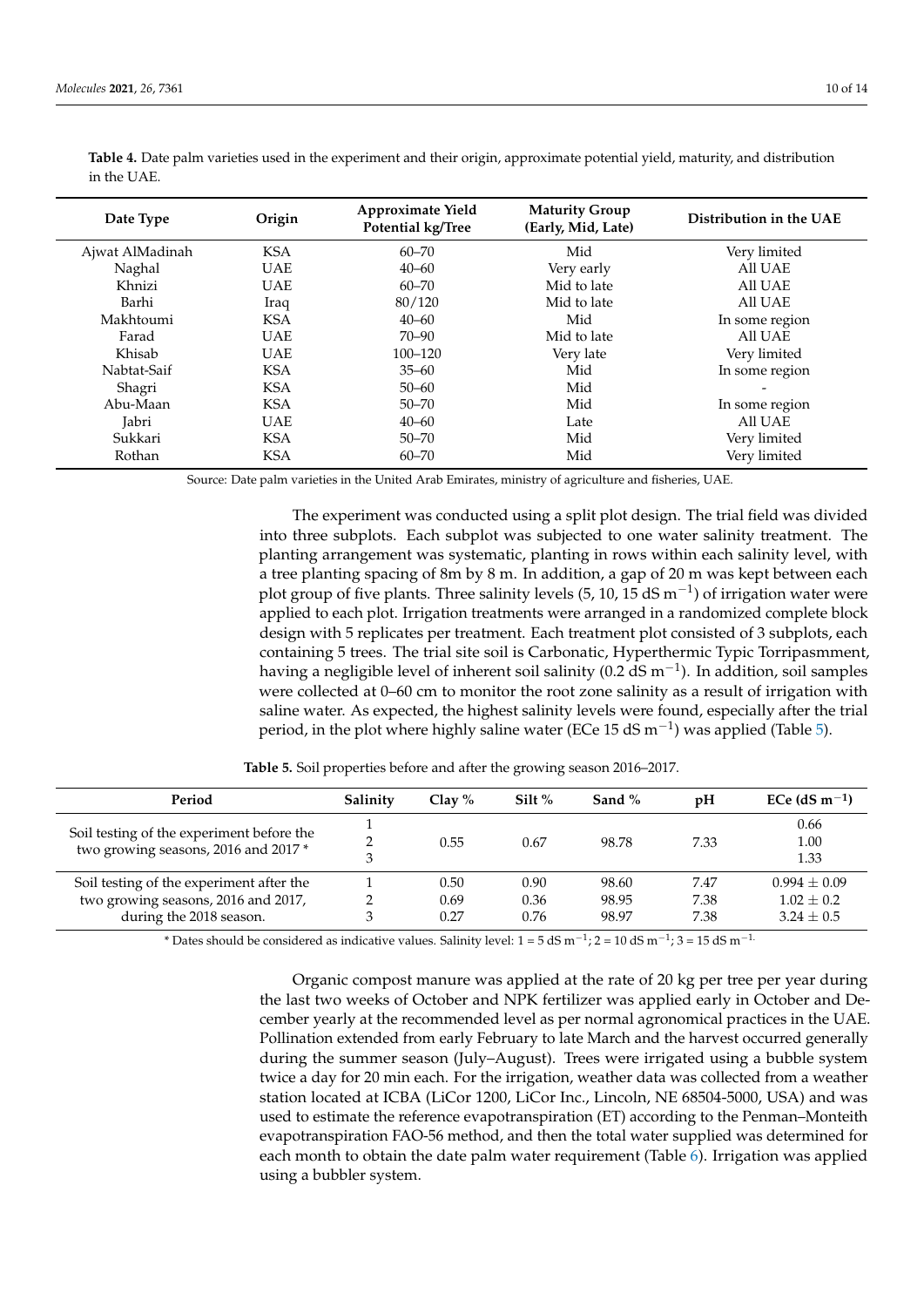<span id="page-11-0"></span>

| Month                               | January | February | March | April | May | June | July | August | September | October | November | December |
|-------------------------------------|---------|----------|-------|-------|-----|------|------|--------|-----------|---------|----------|----------|
| Liters of water per<br>day per tree | 132     | 170      | 216   | 251   | 276 | 285  | 278  | 254    | 219       | 177     | 143      | 122      |

**Table 6.** Irrigation scheduling during the two growing seasons, 2016 and 2017.

## *4.2. Salinity Treatments*

Three salinity treatments were established of 5, 10 and 15 dS  $m^{-1}$ . The three levels represent the levels expected to achieve a substantial yield reduction, and to meet 50% yield reduction thresholds. The 5, 10 and 15 dS  $m^{-1}$  irrigation salinity was accomplished by mixing highly saline groundwater (with an ECw up to 25 dS m $^{-1}$ , SAR > 26 mmol/L with Na<sup>+</sup> and Cl<sup>−</sup> concentrations higher than 190 meq/L and pH = 7.6) with low salinity municipal water of less than 2 dS m $^{-1}$ , which alone, was the lowest salinity water available  $(SAR = 4$  mmol/L with Na<sup>+</sup> and Cl<sup>−</sup> concentrations lower than 11 meq/L and pH = 8.5). The three salinity levels were constantly maintained throughout the cropping season during all the years.

#### *4.3. Mineral Analysis*

Date samples were collected in the two growing seasons, 2016 and 2017 after harvest at the "Tamar" stage. A total of 117 samples, consisting of three replicates of the 13 different varieties (5 from the UAE, 7 from the Kingdom of Saudi Arabia (KSA) and 1 from Iraq) grown at the three salinity levels were analyzed. All samples were washed with deionized water and dried at 100 °C for 24 h until they attained a constant mass. Each sample was then powdered, sieved and stored in a plastic bag for metal analysis.

All glassware and digestion vessels were soaked in 20% nitric acid and rinsed with ultrapure water (Millipore Elix Advantage Water Purification System, Millipore, MA, USA). Multi-element standard solutions were prepared by diluting 1000 mg/L stock solutions (Fluka traceCert Ultra, Sigma-Aldrich) with a 5% HNO<sub>3</sub> solution (trace metal concentrated, supra pure Merk).

About 0.5 g of each sample was accurately weighed into a digestion vessel (MARSXpress), followed by the addition of 5 mL of nitric acid (HNO<sub>3</sub>) (trace metal concentrated, supra pure Merk) and 2 mL of 30% hydrogen peroxide  $(H_2O_2)$  (Sigma-Aldrich). The mixture was subjected to microwave-assisted digestion in a MARS microwave digestion system (CEM Corporation Matthews, USA) at 200 °C and 70 Bar for 55 min. At the end of the digestion program, the samples were filtered and quantitatively transferred to 50 mL volumetric flasks and diluted with water. The concentration of the minerals in the sample was determined using Inductively coupled plasma—optical emission spectrometry (ICP-OES) (Model no. 700 series, Agilent Technology, Santa Clara, CA, USA).

All quality control and assurance measures were taken, including calibration check measures, determination of the method's limit of quantification (MLQ), and replicating sample analyses. The concentration of the minerals is expressed as the mean value (mg/kg of dry weight)  $\pm$  SD of replicates of the same date variety, collected from the same row at the same salinity level.

#### *4.4. Calculation of Percent Daily Values (%DV)*

Each date weighs on average 9 g, as per FAO. The average consumption of dates in the UAE is 8 dates per day  $(72 g)$  (survey reference in the UAE). All calculations are based on an average daily consumption of 72 g. One serving of dates is 3 dates (27 g). To find the %DV of a nutrient, the amount of the nutrient in a serving size is divided by the daily value from the Dietary Reference Intake (DRI) tables [\[35\]](#page-14-19), then multiplied by 100. To identify the magnitude of the contribution of each of the minerals to the daily intake, %DV was calculated for all minerals. As per FDA, a %DV of a nutrient of 5% or less per serving is considered low, between 5% and 10% is a marginally good source, between 10% and 19% is good, while values of 20% or more is high [\[36\]](#page-14-20).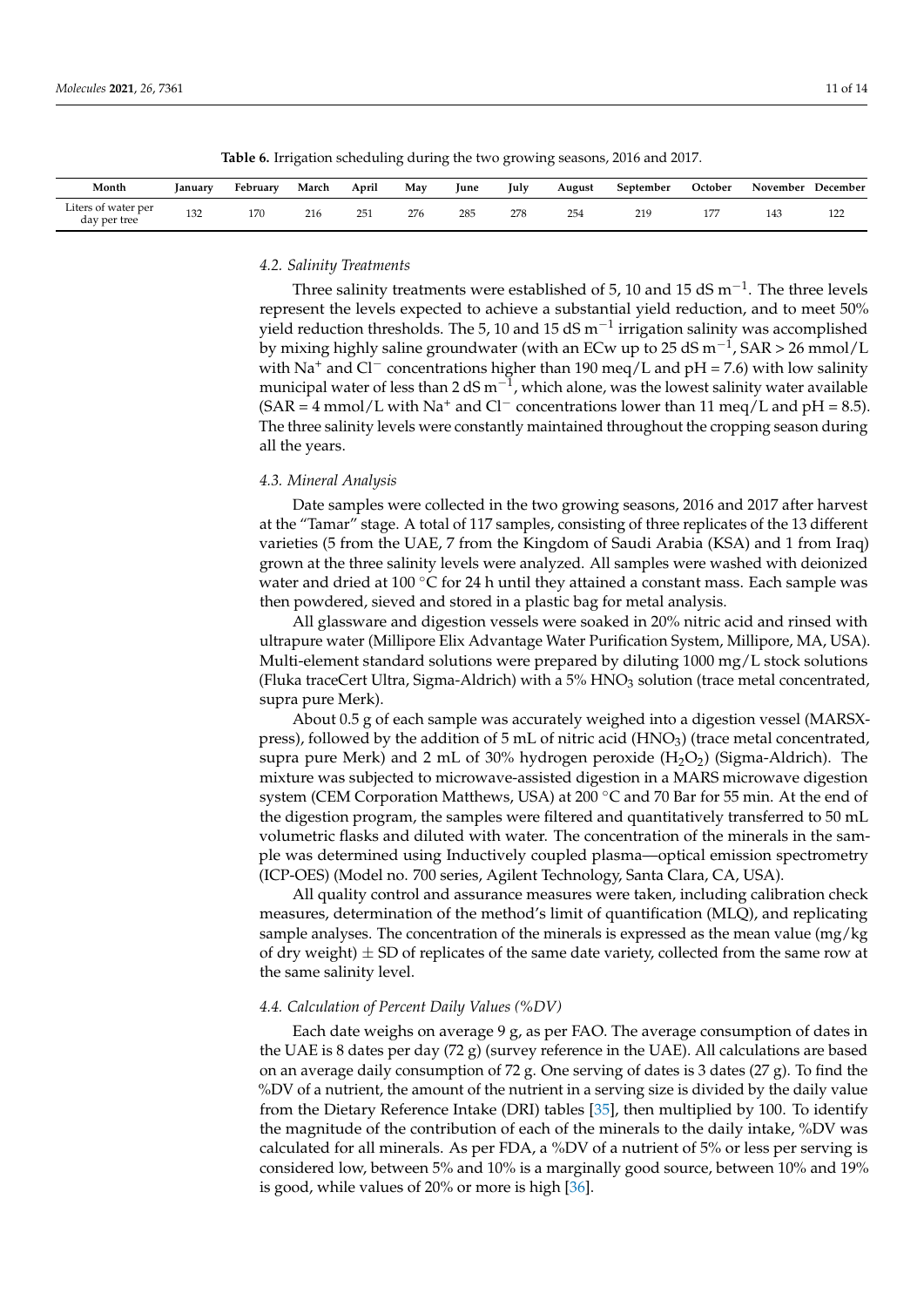#### *4.5. Statistical Analysis*

The collected data were coded, entered, and analyzed using the statistical package SPSS version 26. Statistical tests with *p*-values < 0.05 were considered statistically significant. The normality of the salinity for all minerals and multinutrients was checked using the Shapiro–Wilk test (*p*-value > 0.05). Kurtosis and skewness, histogram, and  $Q_{\text{Q}}$  plots were also used to check the normality of all variables. Moreover, data was cleaned of outliers, and the assumption of homogeneity of variances between the groups was checked using Levene's Test. Therefore, one-way Analysis of Variance (pooled ANOVA) was carried out to test the equality of means across the different salinity levels. Duncan's multiple range test at the 0.05 level was used to determine the statistical difference between the means (Supplementary Materials Table [2](#page-4-1) with Pooled SD).

To study the genotype x environment (salinity) interaction, the mineral composition (MC) of a variety i in an environment (salinity) j in a row k can be expressed as follows:

## $MCijk = \mu + Gi + Ej + ExBjk + GxEij + \varepsilon ijk$

where  $\mu$  is the mean genotype MC observed in the whole experiment, Gi is the mean effect of the genotype i, Ej is the mean effect of the environment (salinity) j, ExBjk is the effect of the row k in the environment (salinity) j, GxEij is the particular effect of the genotype i in the environment j, and εijk is the residue observed for the genotype i in the row k of the environment j.

Each date palm variety (i) was described by its mean MC under all salinity ( $\mu$  + Gi) conditions. Then, the adaptation of the variety i to an environment j (in terms of mineral composition) was assessed by the sum of the genotypic (Gi) and the interaction (GxEij) terms [\[20\]](#page-14-6). According to their adaptations to the different environments of the multiple irrigation water salinity levels, the varieties were grouped by a hierarchical ascending cluster analysis (HCA) based on Euclidean distances between varieties and Ward's method of grouping minimum variance [\[37\]](#page-14-21). We created a Genotype x Environment (Salinity) Interaction (GEI) Matrix with the HCA of the fruit mineral content expression of the 13 date palm varieties. The hclust function (library Hmisc and FactoMineR) and plot visualization package (FunVisuModIGE.r), with the statistical software R version 4.0.2. was used.

### **5. Conclusions**

Screening date palm varieties for their salinity adaptive capacity showed that certain varieties, mainly Ajwat AlMadinah, Naghal, Barhi, Shagri, Abu Maan, Jabri, Sukkari and Rothan, can endure a relatively high soil salinity level with no visible effect on the mineral content. Results also suggest that all examined varieties remain good sources of dietary potassium, magnesium, manganese and boron even at high salinity levels.

It was evident that no genotypes showed a general adaptation to all the saline environments studied. However, Barhi, Ajwat Al Madinah, Khinizi, Maktoumi and Shagri varieties were more stable and showed fewer interactive behaviors with the salinity variation. In arid environments such as in the UAE, the genotype x saline-environment interaction was found to be high, which makes it impossible to attribute the variation in mineral content to a single varietal or salinity effect. This trend results from the negative salinity effect and the counter-effort by the phenotypic expression of tolerance to salinity through a complex set of biochemical and morpho-physiological properties attributed to multiple mechanisms, including Na<sup>+</sup> exclusion, K<sup>+</sup> retention, and osmotic adjustment.

Overall, results obtained from this research provide a comprehensive view of salinity tolerance in date palms. Screening date varieties for their salt tolerance can yield valuable information on their adaptive mechanisms and their interaction with other nutrients. It provides resources for improved date palm production as an alternative halophyte crop. This in turn will allow for better utilization of seawater irrigation in marginal areas. In addition, evaluating the effect of salinity stress on the mineral composition of date palm fruits grown under high salinity conditions is crucial for understanding the health risks and nutritional benefits of this important crop. Finally, research should be directed towards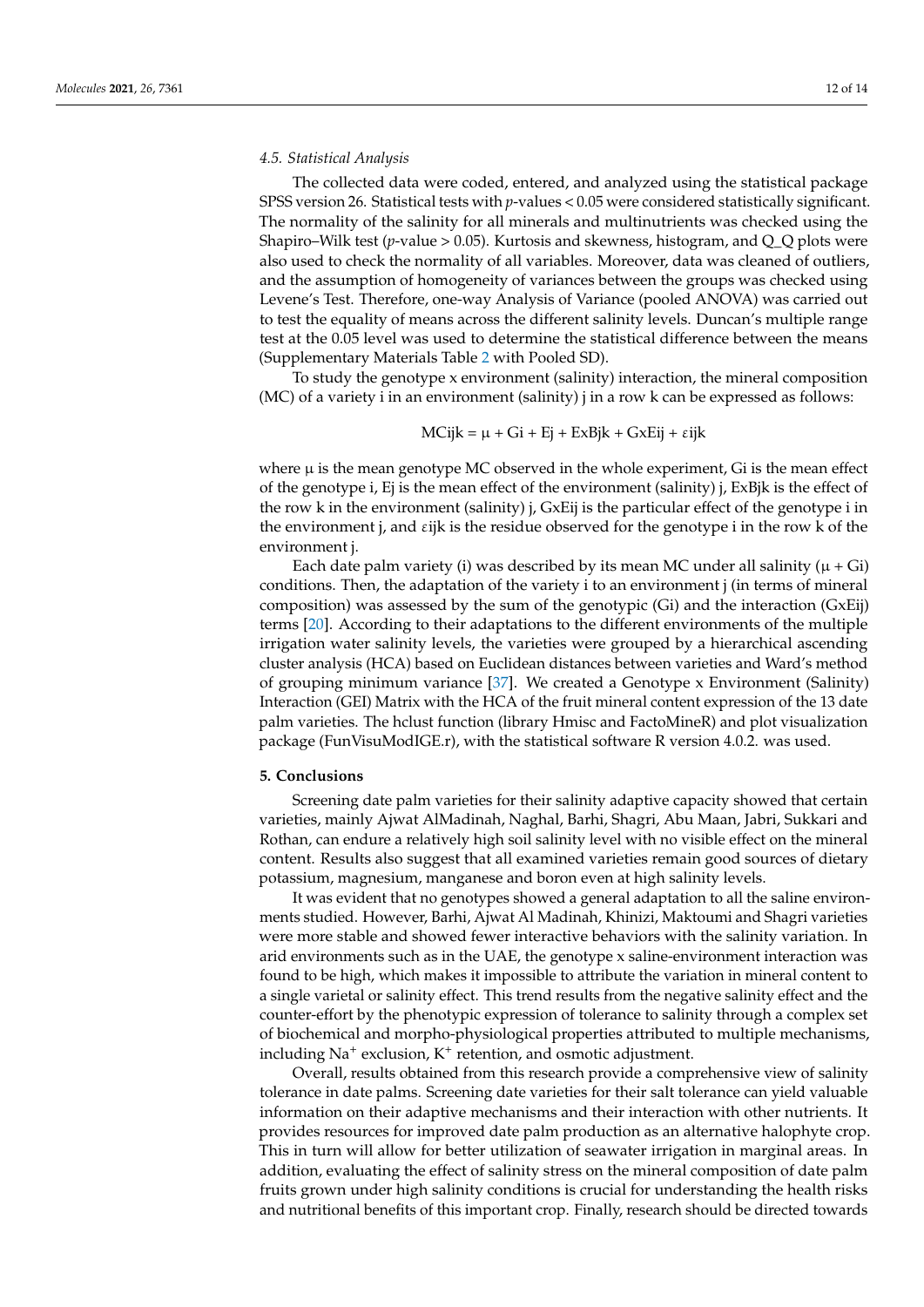understanding the nature of the salt-adaptation mechanism in order to develop future date palm varieties that can tolerate excessive soil salinity.

**Supplementary Materials:** The following are available online. Table [2](#page-4-1) with Pooled SD.

**Author Contributions:** Conceptualization, R.D. and R.A.G.; methodology, R.D. and Z.H.; formal analysis, R.D., L.S., Z.H., R.A.G. and D.H.; writing—original draft preparation, R.D.; writing—review and editing, R.D., D.H., R.A.G., L.S. and Z.H.; supervision, R.D.; project administration, R.D. and R.A.G. All authors have read and agreed to the published version of the manuscript.

**Funding:** This research received the Research Incentive Fund (RIF) (Grant Number R18061) from the Research Office at Zayed University, UAE, and from ICBA core for fieldwork from the International Center for Biosaline Agriculture, UAE.

**Institutional Review Board Statement:** Not applicable.

**Informed Consent Statement:** Not applicable.

**Data Availability Statement:** The data presented in this study are available on request from the corresponding author.

**Acknowledgments:** The authors would sincerely acknowledge Abdullah Dakheel from the International Center for Biosaline Agriculture (ICBA) for providing the date varieties grown at ICBA in the period from 2016–2017 for analysis.

**Conflicts of Interest:** The authors declare no conflict of interest. The funders had no role in the design of the study; in the collection, analyses, or interpretation of data; in the writing of the manuscript, or in the decision to publish the results.

**Sample Availability:** Samples of the compounds are not available from the authors.

#### **References**

- <span id="page-13-0"></span>1. FAO. Proposal from the United Arab Emirates For the Designation under the GIAHS Program of Al Ain and Liwa Historical Date Palm Oases. January 2015; pp. 1–41. Available online: <http://www.fao.org/3/a-bp822e.pdf> (accessed on 20 November 2021).
- <span id="page-13-1"></span>2. Dhehibi, B.; Ben Salah, M.; Frija, A. Date Palm Value Chain Analysis and Marketing Opportunities for the Gulf Cooperation Council (GCC) Countries. In Agricultural Economic-Current Issues. 2019. Available online: [https://www.academia.edu/502953](https://www.academia.edu/50295376/Date_Palm_Value_Chain_Analysis_and_Marketing_Opportunities_for_the_Gulf_Cooperation_Council_GCC_Countries) [76/Date\\_Palm\\_Value\\_Chain\\_Analysis\\_and\\_Marketing\\_Opportunities\\_for\\_the\\_Gulf\\_Cooperation\\_Council\\_GCC\\_Countries](https://www.academia.edu/50295376/Date_Palm_Value_Chain_Analysis_and_Marketing_Opportunities_for_the_Gulf_Cooperation_Council_GCC_Countries) (accessed on 4 October 2021).
- <span id="page-13-2"></span>3. Ismail, B.; Henry, J.; Haffar, I.; Baalbaki, R. Date consumption and dietary significance in the United Arab Emirates. *J. Sci. Food Agric.* **2006**, *86*, 1196–1201. [\[CrossRef\]](http://doi.org/10.1002/jsfa.2467)
- <span id="page-13-3"></span>4. Qazaq, H.S.; Al Adeeb, N.Z. The consumption pattern of dates and its related food habits among UAE citizens in Al-Ain City, UAE: A pilot study. *Acta Hortic.* **2010**, *882*, 1083–1089. [\[CrossRef\]](http://doi.org/10.17660/ActaHortic.2010.882.125)
- <span id="page-13-4"></span>5. Alhammadi, M.S.; Kurup, S.S. Impact of Salinity Stress on Date Palm (*Phoenix dactylifera* L)–A Review. In *Crop Production Technologies*; Sharma, P., Ed.; InTech: Rijeka, Croatia, 2012; pp. 169–178, ISBN 978-953-307-787-1. Available online: [http://www.intechopen.](http://www.intechopen.com/books/crop-production-technologies/impact-of-salinity-stress-on-date-palm-phoenix-dactylifera-l-a-review) [com/books/crop-production-technologies/impact-of-salinity-stress-on-date-palm-phoenix-dactylifera-l-a-review](http://www.intechopen.com/books/crop-production-technologies/impact-of-salinity-stress-on-date-palm-phoenix-dactylifera-l-a-review) (accessed on 20 November 2021).
- <span id="page-13-5"></span>6. Manickavasagan, A.; Essa, M.M.; Sukumar, E. (Eds.) *Dates: Production, Processing, Food, and Medicinal Values (Medicinal and Aromatic Plants–Industrial Profiles*; CRC Press: Boca Raton, FL, USA, 2012; Volume 50, p. 415, ISBN 978-1-4398-4945-3.
- <span id="page-13-6"></span>7. Al-Muaini, A.; Green, S.; Dakheel, A.; Abdullah, A.; Abou Dahr, W.; Dixon, S.; Kemp, P.; Clothier, B. Irrigation management with saline groundwater of a date palm cultivar in the hyper-arid United Arab Emirates. *Agric. Water Manag.* **2019**, *211*, 123–131. [\[CrossRef\]](http://doi.org/10.1016/j.agwat.2018.09.042)
- <span id="page-13-7"></span>8. Razzaq, A.; Saleem, F.; Wani, S.; Abdelmohsen, S.; Alyousef, H.; Abdelbacki, A.; Alkallas, F.; Tamam, N.; Elansary, H. De-novo Domestication for Improving Salt Tolerance in Crops. *Front. Plant Sci.* **2021**, *12*, 681367. [\[CrossRef\]](http://doi.org/10.3389/fpls.2021.681367) [\[PubMed\]](http://www.ncbi.nlm.nih.gov/pubmed/34603347)
- <span id="page-13-8"></span>9. Liang, W.; Ma, X.; Wan, P.; Liu, L. Plant salt-tolerance mechanism: A review. *Biochem. Biophys. Res. Commun.* **2018**, *495*, 286–291. [\[CrossRef\]](http://doi.org/10.1016/j.bbrc.2017.11.043)
- <span id="page-13-9"></span>10. Eisa, S.; Hussin, S.; Geissler, N.; Koyro, H.W. Effect of NaCl salinity on water relations, photosynthesis and chemical composition of Quinoa (*Chenopodium quinoa* Willd.) as a potential cash crop halophyte. *Aust. J. Crop Sci.* **2012**, *6*, 357–368.
- <span id="page-13-10"></span>11. Karim, F.M.; Dakheel, A.G. *Salt Tolerant Plants of the United Arab Emirates*; International Center for Biosaline Agriculture: Dubai, United Arab Emirates, 2006; p. 184.
- <span id="page-13-11"></span>12. Sahari, M.; Barzegar, M.; Radfar, R. Effect of Varieties on the Composition of Dates (*Phoenix dactylifera* L.)—Note. *Food Sci. Technol. Int.* **2007**, *13*, 269–275. [\[CrossRef\]](http://doi.org/10.1177/1082013207082244)